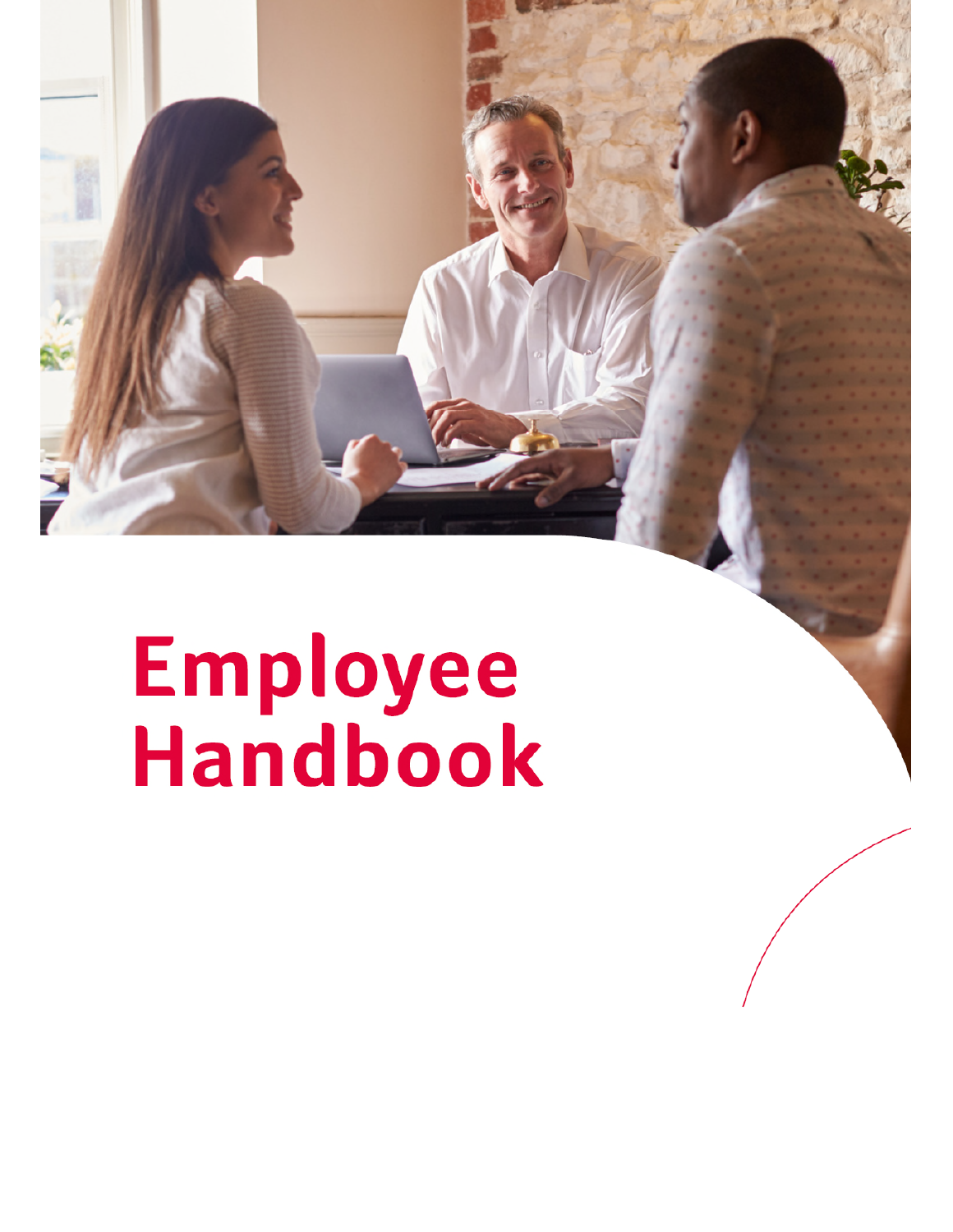# The Society of St Stephen's **House**

| <b>Contents</b> | Page |
|-----------------|------|
|                 |      |
|                 |      |
|                 |      |
|                 |      |
|                 |      |
|                 |      |
|                 |      |
|                 |      |
|                 |      |
|                 |      |
|                 |      |
|                 |      |
|                 |      |
|                 |      |
|                 |      |
|                 |      |
|                 |      |
|                 |      |
|                 |      |
|                 |      |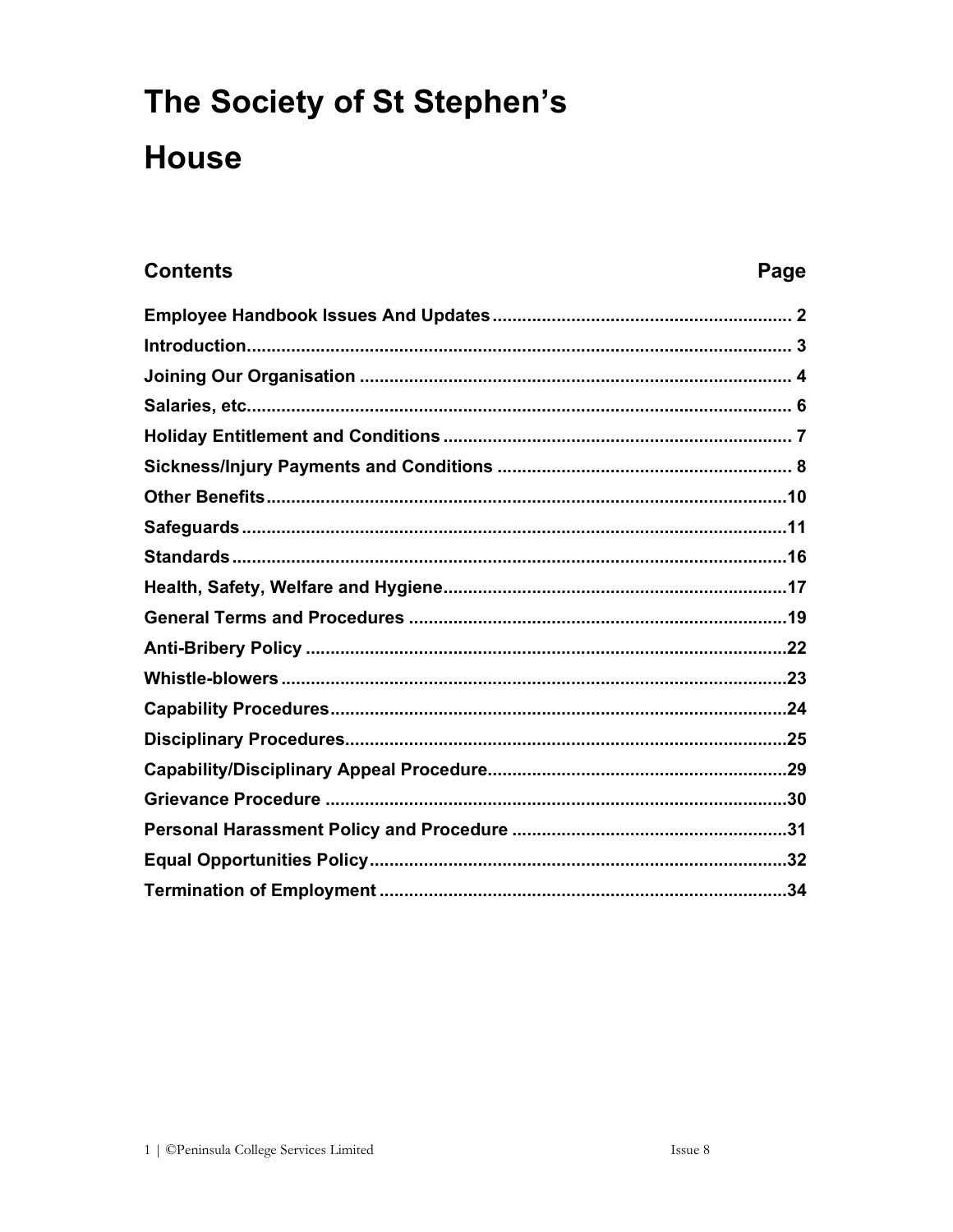# **Employee Handbook Issues And Updates**

| Pages               | <b>Issue Number</b>         | <b>Date</b>          |
|---------------------|-----------------------------|----------------------|
| $1-32\,$            | $1\,$                       | January 2013         |
| 16, 18, 24 - 26, 29 | $\sqrt{2}$                  | February 2015        |
| 16, 17, 18, 22, 28  | $\ensuremath{\mathfrak{Z}}$ | June 2016            |
| $1 - 33$            | $\overline{4}$              | Re-launched May 2017 |
| $20\,$              | $\mathsf S$                 | August 2017          |
| $1 - 33$            | $\sqrt{6}$                  | June 2018            |
| 20, 21              | $\boldsymbol{7}$            | February 2019        |
| 10, 15, 17, 28      | $\,8\,$                     | March 2020           |
|                     |                             |                      |
|                     |                             |                      |
|                     |                             |                      |
|                     |                             |                      |
|                     |                             |                      |
|                     |                             |                      |
|                     |                             |                      |
|                     |                             |                      |
|                     |                             |                      |
|                     |                             |                      |
|                     |                             |                      |
|                     |                             |                      |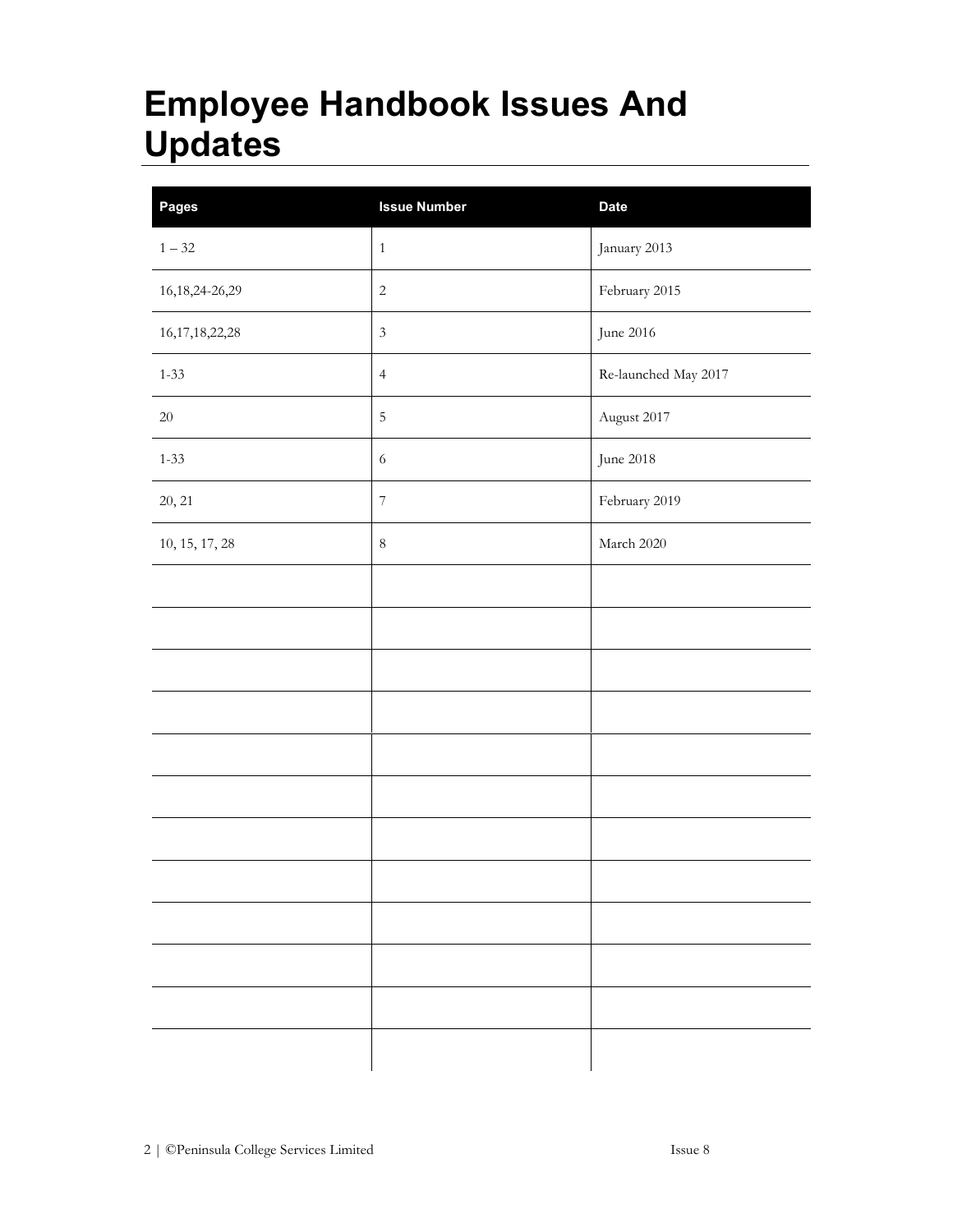# **ST STEPHEN'S HOUSE**

St Stephen's House has been an Anglican Theological College in Oxford training candidates for ordination in the catholic tradition since 1876. Since 2003 it has been a Permanent Private Hall of the University of Oxford. The primary mission of the institution remains ministerial formation, and over half of its students train for ordination. St Stephen's House defines itself as an Anglican theological foundation in the University of Oxford, offering formation, education and training for a variety of qualifications.

We aim to be:

an organisation of Christians, rooted in the catholic tradition, helping the church give faithful witness to Christ in contemporary society;

a college that offers the best possible teaching at every level;

a community centred in prayer and worship; and

a context encouraging disciplined study, academic research and personal reflection.

The success of any organisation and that of its employees depends very largely on the employees themselves, and so we look to you to play your part as we shall continue to play ours.

We provide equal opportunities and are committed to the principle of equality regardless of race, colour, ethnic or national origin, religious belief, political opinion or affiliation, sex, marital status, sexual orientation, gender reassignment, age or disability. We will apply employment policies that are fair, equitable and consistent with the skills and abilities of our employees and the needs of the College. We look to your support in implementing these policies to ensure that all employees are accorded equal opportunity for recruitment, training and promotion and, in all jobs of like work, on equal terms and conditions of employment.

We will not condone any discriminatory act or attitude in the conduct of our College with the public or our employees. Acts of harassment or discrimination on the grounds of race, colour, ethnic or national origin, religious belief, political opinion or affiliation, sex, marital status, sexual orientation, gender reassignment, age or disability are disciplinary offences.

We welcome you and express our sincere hope that you will be happy here in our team. We ask that you study carefully the contents of this employee handbook as, in addition to setting out our rules and regulations, it also contains a great deal of helpful information.

Charity Number: 1177459 Company Number: 11199178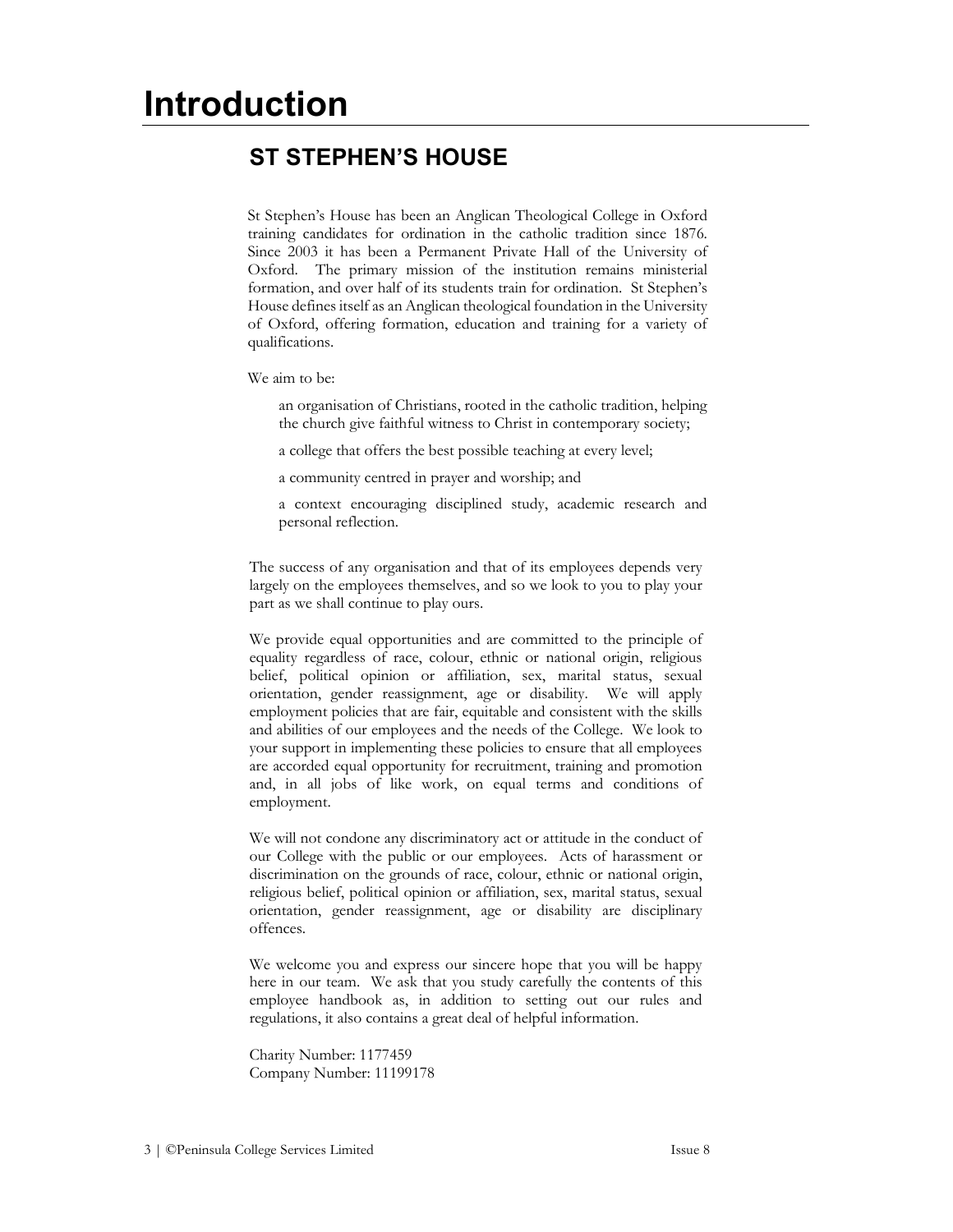# **Joining Our Organisation**

# **A) PROBATIONARY PERIOD**

You join us on an initial probationary period as advised. During this period your work performance and general suitability will be assessed and, if it is satisfactory, your employment will continue. However, if your work performance is not up to the required standard, or you are considered to be generally unsuitable, we may either take remedial action (which may include the extension of your probationary period) or terminate your employment at any time.

We reserve the right not to apply our full contractual capability and disciplinary procedures during your probationary period.

# **B) EMPLOYEE TRAINING**

At the commencement of your employment you will receive training for your specific job, and as your employment progresses your skills may be extended to encompass new job activities within the College. It is a condition of your employment that you participate in any training deemed necessary by us for you to reach the required levels of attainment standards.

# **C) INDUCTION**

At the start of your employment with our College you are required to complete an induction programme, during which all our policies and procedures (including Health and Safety) will be explained to you. Information relating to these will be given to you at the induction.

#### **D) JOB DESCRIPTION**

Amendments may be made to your job description from time to time in relation to our changing needs and your own ability.

#### **E) STAFF APPRAISAL SCHEME**

We have a staff appraisal scheme in place for the purpose of monitoring staff performance levels with a view to maximising the effectiveness of individuals, details of which are available separately.

# **F) JOB FLEXIBILITY**

It is an express condition of employment that you are prepared, whenever necessary, to undertake alternative duties within your department. During holiday periods, etc. it may be necessary for you to take over some duties normally performed by colleagues. This flexibility is essential as the type and volume of work is always subject to change, and it allows the College to operate efficiently and gain maximum potential from our staff.

#### **G) TRAINING AGREEMENT**

The College has a policy of encouraging its employees to undertake training in order to further their career and/or development within the organisation along with maintaining existing qualifications where appropriate. This will include assisting with costs of the training. However, in the event of termination of employment, for whatever reason, the College will seek reimbursement of the costs in line with the Training Agreement. Further details are available separately.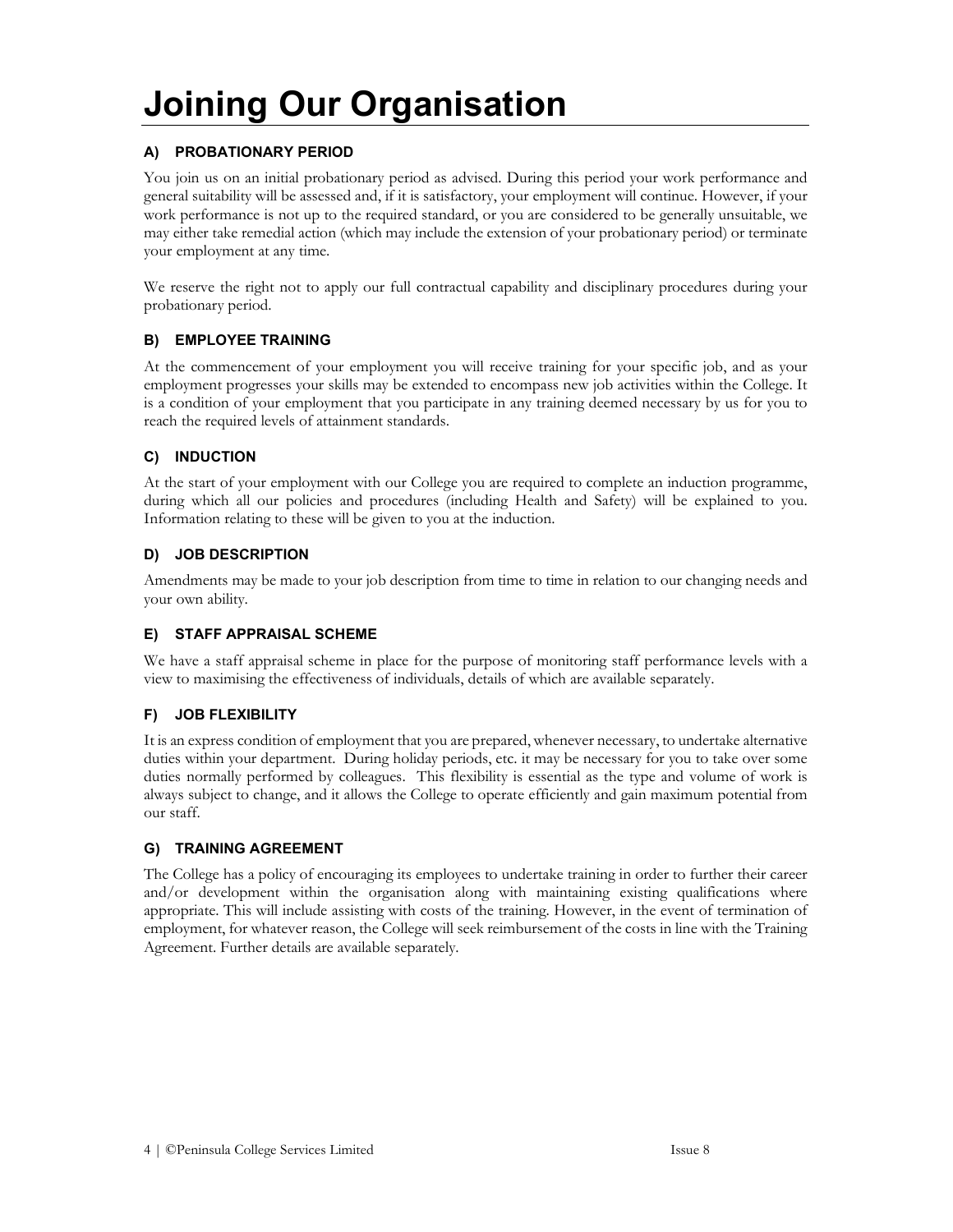#### **H) DISCLOSURE AND BARRING CERTIFICATE(S)**

Your initial employment is conditional upon the provision of a satisfactory Disclosure and Barring Certificate of a level appropriate to your post. You may be required to undertake subsequent criminal record checks from time to time during your employment as deemed appropriate by the College. In the event that such certificate(s) are not supplied your employment with us will be terminated.

Data collected about criminal convictions will be processed in line with the Data Protection Act. You may read more about the data we hold on you, why we hold it and the lawful basis that applies in the employee privacy notice.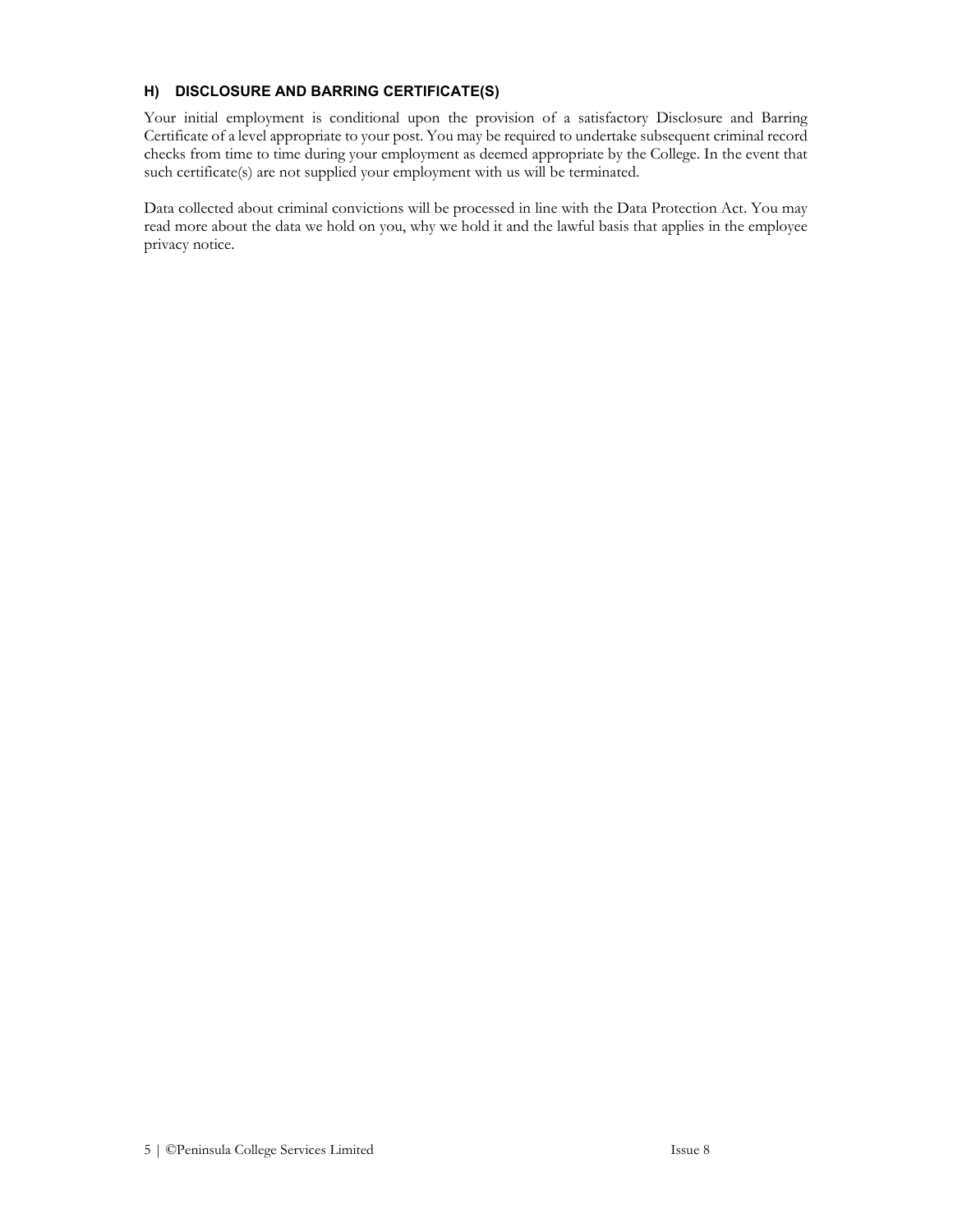# **Salaries, etc**

# **A) ADMINISTRATION**

#### **1) Payment**

- a) For all staff the pay period is the calendar month. Basic salaries are paid by the 25th day of the current month and overtime/commission payments are paid one month in arrears.
- b) You will receive a payslip showing how the total amount of your pay has been calculated. It will also show the deductions that have been made and the reasons for them, e.g. Income Tax, National Insurance, etc.
- c) Any pay queries that you may have should be raised with the Bursar.

#### **2) Overpayments**

If you are overpaid for any reason, the total amount of the overpayment will normally be deducted from your next payment but if this would cause hardship, arrangements may be made for the overpayment to be recovered over a longer period.

#### **3) Income Tax and National Insurance**

At the end of each tax year you will be given a form P60 showing the total pay you have received from us during that year and the amount of deductions for Income Tax and National Insurance. You may also be given a form P11D showing non-salary benefits. You should keep these documents in a safe place as you may need to produce them for tax purposes.

#### **B) LATENESS/ABSENTEEISM**

- 1) You must attend for work punctually at the specified time(s) and you are required to comply strictly with any time recording procedures relating to your work.
- 2) All absences must be notified in accordance with the sickness reporting procedures laid down in this Employee Handbook.
- 3) Lateness or absence may result in disciplinary action and/or loss of appropriate payment.

# **C) PENSION SCHEME**

We operate a contributory pension scheme which you will be auto-enrolled into (subject to the conditions of the scheme). The scheme enables you to save for your retirement using your own money, together with tax relief and contributions from the College. Further details are available separately.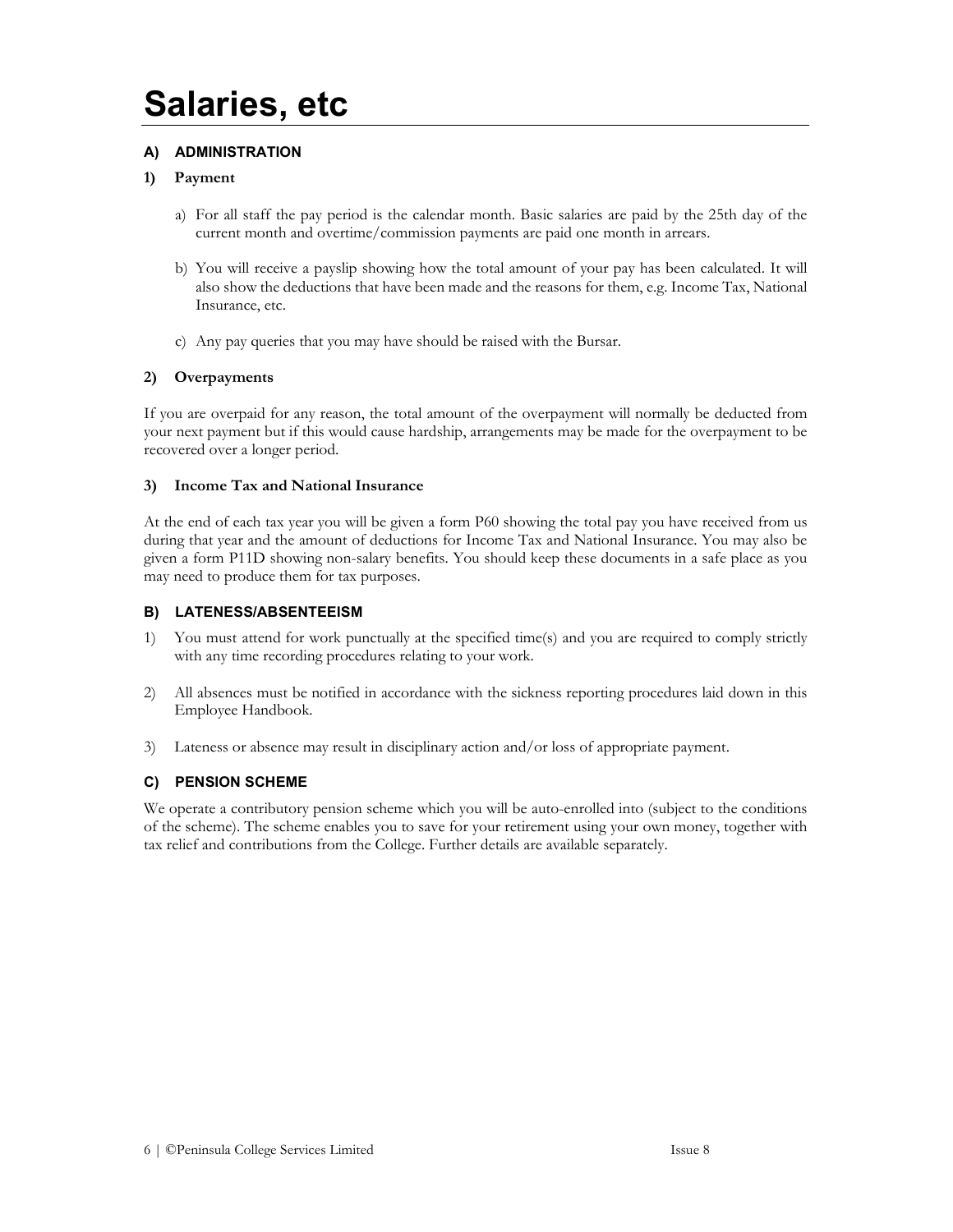# **Holiday Entitlement and Conditions**

# **A) ANNUAL HOLIDAYS**

- 1) Your annual holiday entitlement is shown in your individual Statement of Main Terms of Employment (Form SMT).
- 2) It is our policy to encourage you to take all of your holiday entitlement in the current holiday year. We do not permit holidays to be carried forward and no payment in lieu will be made in respect of untaken holidays other than in the event of termination of your employment.
- 3) You must complete the holiday request form and have it signed by your Manager before you make any firm holiday arrangements.
- 4) Holiday dates will normally be allocated on a "first come first served" basis whilst ensuring that operational efficiency and appropriate staffing levels are maintained throughout the year.
- 5) You should give as much notice as possible of your intention to take holidays, and in any event the notice period must be at least twice the length of the holiday to be taken.
- 6) You may not normally take more than two working weeks consecutively.
- 7) Payment for holidays will be at the rate shown in your individual Statement of Main Terms of Employment.
- 8) You are required to reserve sufficient days from your annual entitlement to cover the Christmas/New Year shut-down period. If you have not accrued sufficient holiday entitlement to cover this period you will be given unpaid leave of absence.

#### **B) PUBLIC/BANK HOLIDAYS**

Your entitlement to public/bank holidays (and to any additional payment which may be made for working on a public/bank holiday) is shown in your individual Statement of Main Terms of Employment.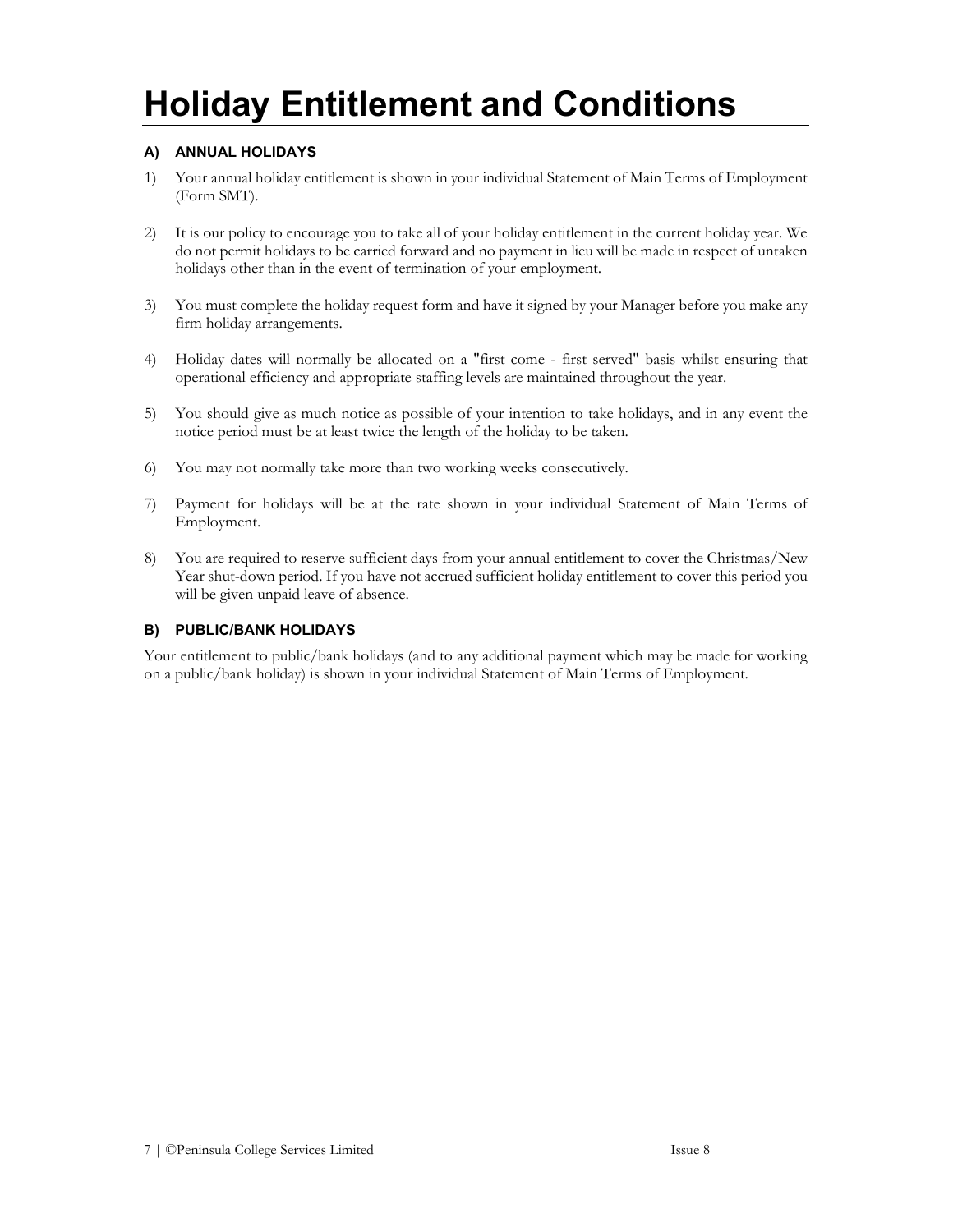# **Sickness/Injury Payments and Conditions**

## **A) NOTIFICATION OF INCAPACITY FOR WORK**

- 1) You must notify us by telephone on the first day of incapacity at the earliest possible opportunity. Other than in exceptional circumstances notification should be made personally, to your Manager.
- 2) You should try to give some indication of your expected return date and notify us as soon as possible if this date changes. The notification procedures should be followed on each day of absence unless you are covered by a medical certificate.
- 3) If your incapacity extends to more than seven calendar days you are required to notify us of your continued incapacity once a week thereafter, unless otherwise agreed.

#### **B) EVIDENCE OF INCAPACITY**

- 1) Medical certificates are not issued for short-term incapacity. In these cases of incapacity (up to and including seven calendar days) you must sign a self-certification absence form on your return to work.
- 2) If your sickness has been (or you know that it will be) for longer than seven days (whether or not they are working days) you should see your doctor and make sure he/she gives you a medical certificate and forward this to us without delay. Subsequently you must supply us with consecutive medical certificates to cover the whole of your absence.

#### **C) PAYMENTS**

- 1) You are entitled to statutory sick pay (SSP) if you are absent for four or more consecutive days because of sickness or injury provided you meet the statutory qualifying conditions. SSP is treated like wages and is subject to normal deductions.
- 2) Qualifying days are the only days for which you are entitled to SSP. These days are normally your working days unless otherwise notified to you. The first three qualifying days of absence are waiting days for which SSP is not payable. Where a second or subsequent period of incapacity (of four days or more) occurs within 56 days of a previous period of incapacity, waiting days are not served again.
- 3) Any contractual sickness/injury payments are shown in your individual Statement of Main Terms of Employment.
- 4) Any days of contractual sickness/injury payments which qualify for SSP will be offset against SSP on a day-to-day basis. A deduction will be made for any other state benefits received if you are excluded or transferred from SSP.
- 5) If you are entitled to any payments in excess of SSP and your entitlement expires, full or part payment may be allowed at our discretion where it is considered that there are special circumstances warranting it.
- 6) Where the circumstances of your incapacity are such that you receive or are awarded any sum by way of compensation or damages in respect of the incapacity from a third party, then any payments which we may have made to you because of the absence (including SSP) shall be repaid by you to us up to an amount not exceeding the amount of the compensation or damages paid by the third party and up to, but not exceeding, any amount paid by us.

#### **D) RETURN TO WORK**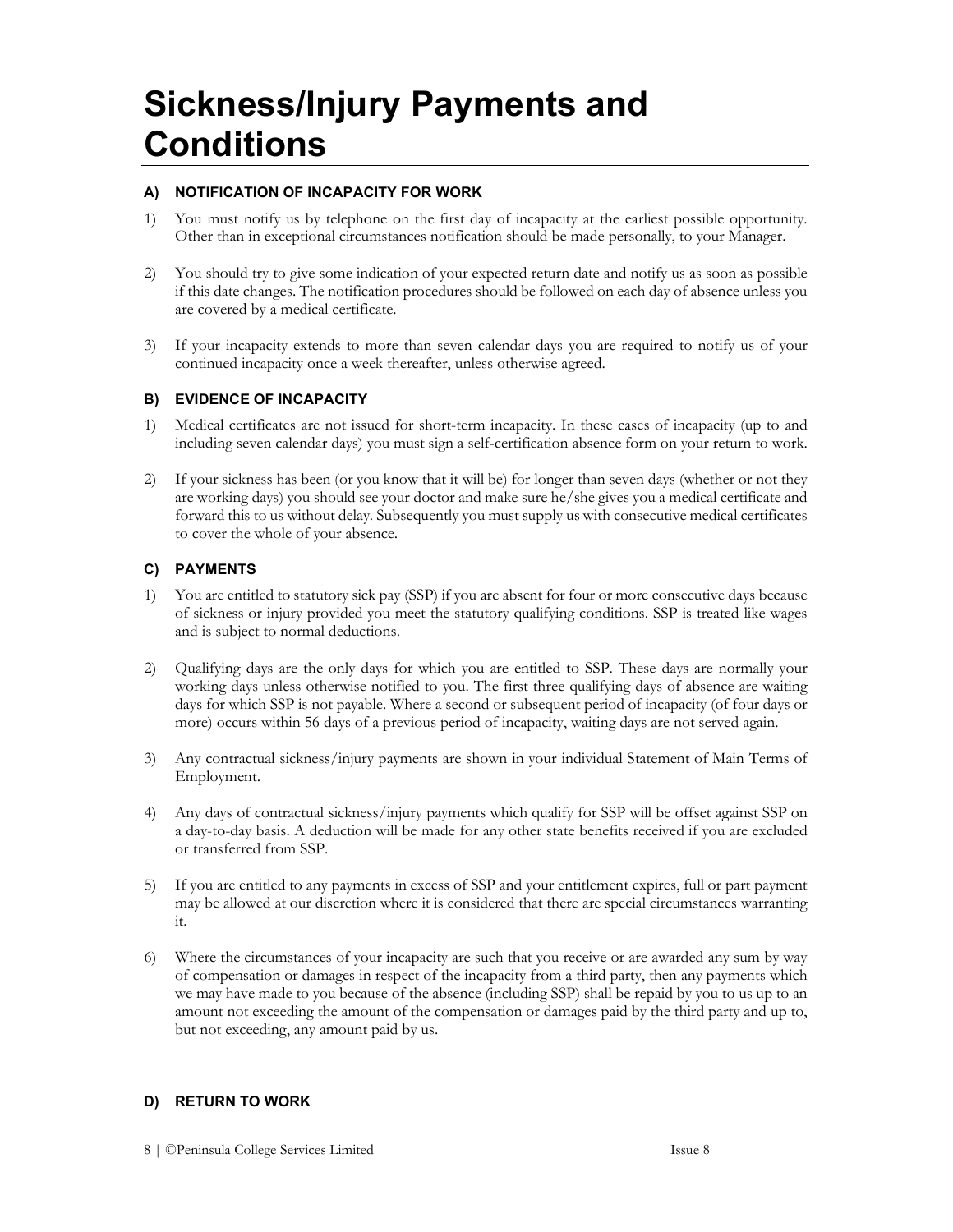- 1) You should notify your Manager as soon as you know on which day you will be returning to work, if this differs from a date of return previously notified.
- 2) If you have been suffering from an infectious or contagious disease or illness such as rubella or hepatitis you must not report for work without clearance from your own doctor.
- 3) Separate rules relating to infectious diseases and those whose duties may involve handling food are to be found later in this handbook and, if appropriate to your duties, you must familiarise yourself with them.
- 4) On return to work after any period of sickness/injury absence (including absence covered by a medical certificate), you are also required to complete a self-certification absence form and hand this to your Manager.
- 5) Upon returning to work after any period of sickness/injury absence, you may be required to attend a "return to work" interview to discuss the state of your health and fitness for work. Information arising from such an interview will be treated with strictest confidence.

#### **E) GENERAL**

- 1) Submission of a medical certificate or sickness self-certification absence form, although giving us the reason for your absence may not always be regarded by us as sufficient justification for accepting your absence. Sickness is just one of a number of reasons for absence and although it is understandable that if you are sick you may need time off, continual or repeated absence through sickness may not be acceptable to us.
- 2) In deciding whether your absence is acceptable or not we will take into account the reasons and extent of all your absences, including any absence caused by sickness/injury. We cannot operate with an excessive level of absence as all absence, for whatever reason, reduces our efficiency.
- 3) We will take a serious view if you take sickness/injury leave which is not genuine, and it will result in disciplinary action being taken.
- 4) If we consider it necessary, we may ask your permission to contact your doctor and/or for you to be independently medically examined.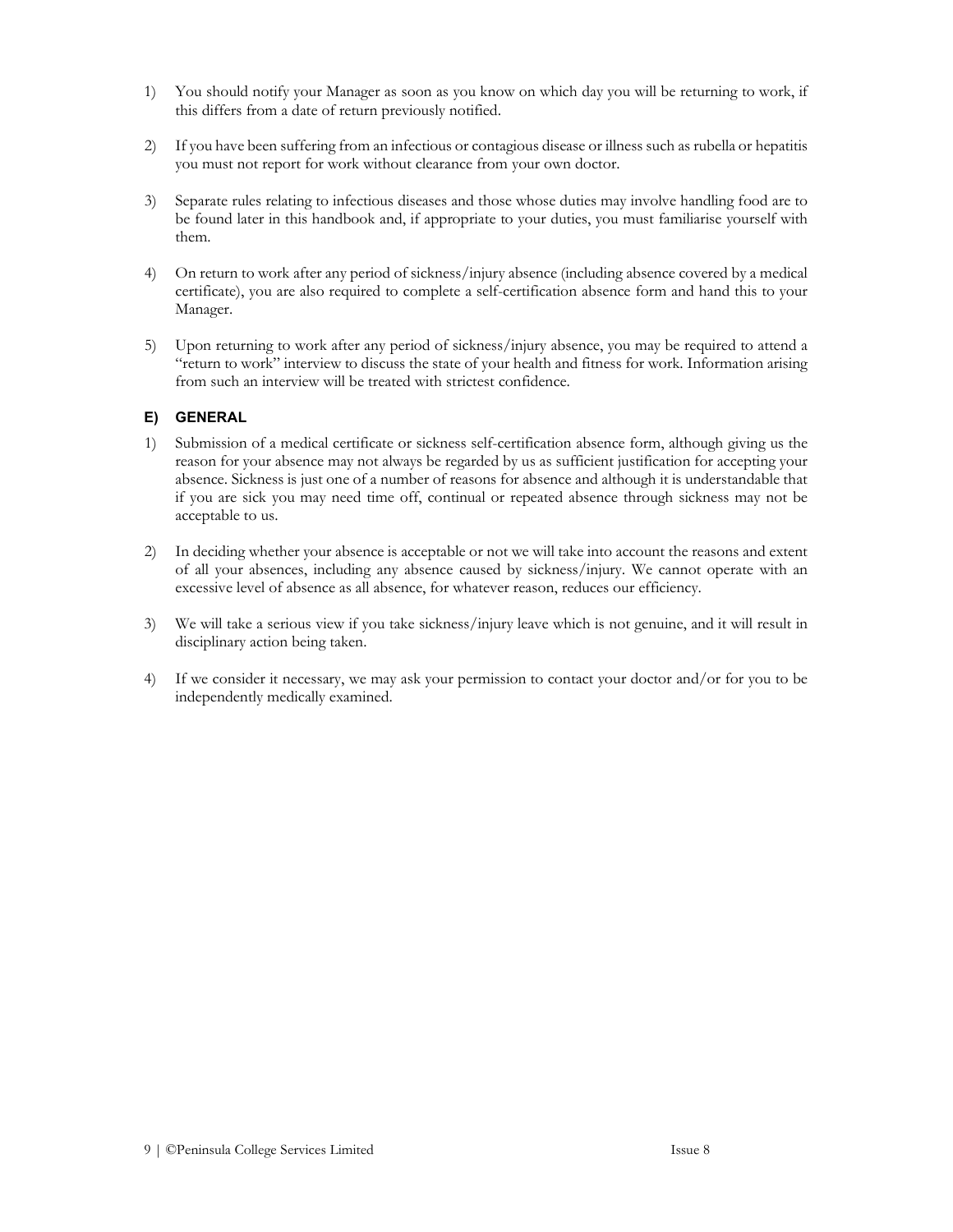# **Other Benefits**

# **A) MEALS ON DUTY**

You may be eligible for certain meals whilst on duty, details of which are available separately.

## **B) FREE CAR PARKING**

The College does have some car parking spaces available for staff to use, based on a qualifying criteria. The College reserves the right to review the provision at any time.

#### **C) EMPLOYEE ASSISTANCE PROGRAMME**

We recognise that sometimes you may face certain challenges in your work and home life that are difficult to deal with. We subscribe to a confidential and professional life management service which provides you with a qualified counsellor who can offer personal support for any practical or emotional challenges you may be facing. The service is initially provided via telephone and online advice but face to face meetings will be arranged where this is felt clinically appropriate. This service is totally confidential. More details of this service are available from your Manager.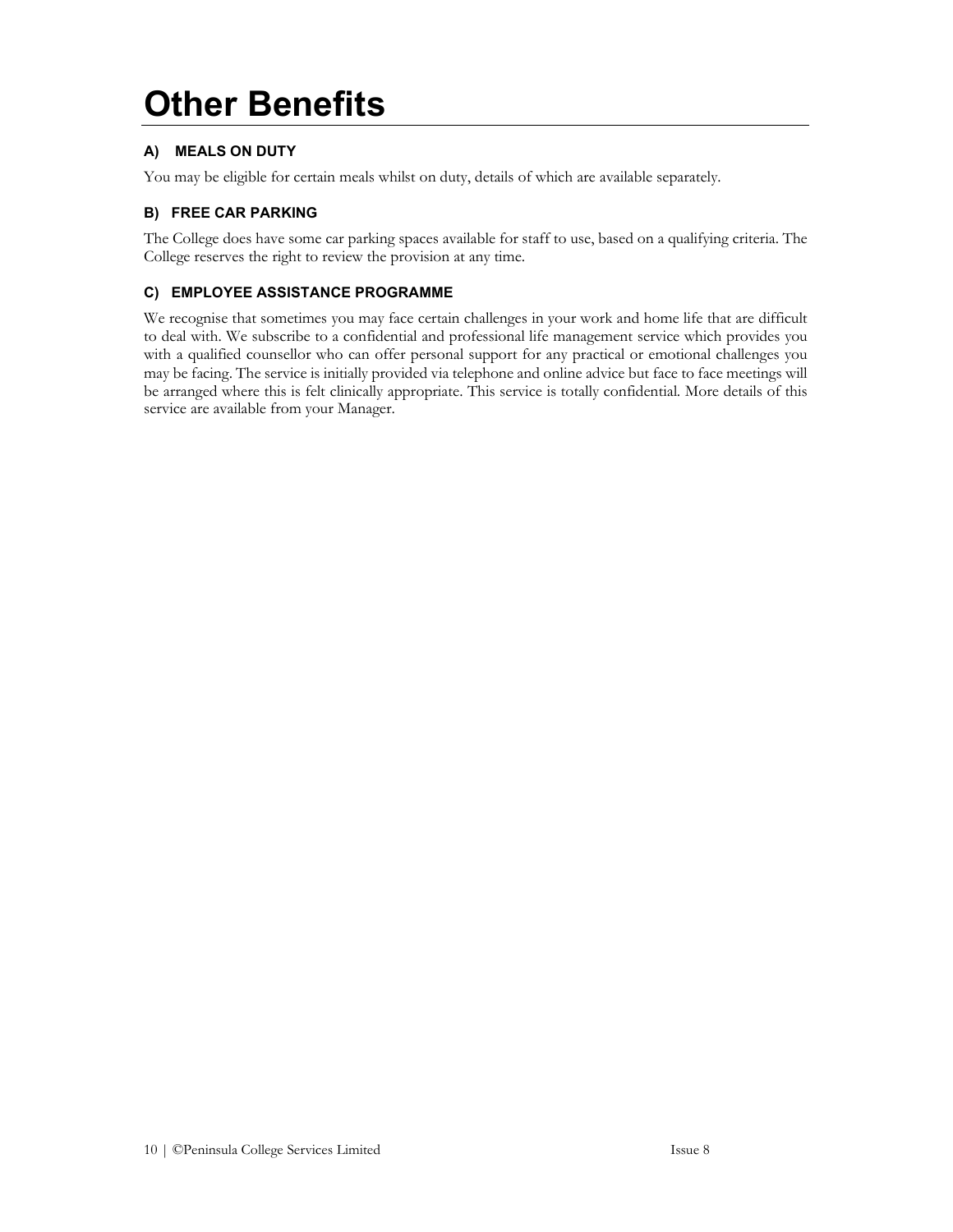# **Safeguards**

# **A) RIGHTS OF SEARCH**

- 1) Although we do not have the contractual right to carry out searches of employees and their property (including vehicles) whilst they are on our premises or College, we would ask all employees to assist us in this matter should we feel that such a search is necessary.
- 2) Where practicable, searches will be carried out in the presence of a colleague of your choice who is available on the premises at the time of the search. This will also apply at the time that any further questioning takes place.
- 3) We reserve the right to call in the police at any stage.

# **B) CONFIDENTIALITY**

- 1) All information that:
	- a) is or has been acquired by you during, or in the course of your employment, or has otherwise been acquired by you in confidence;
	- b) relates particularly to our College, or that of other persons or bodies with whom we have dealings of any sort; and
	- c) has not been made public by, or with our authority;

shall be confidential, and (save in the course of our College or as required by law) you shall not at any time, whether before or after the termination of your employment, disclose such information to any person without our prior written consent.

- 2) You are to exercise reasonable care to keep safe all documentary or other material containing confidential information, and shall at the time of termination of your employment with us, or at any other time upon demand, return to us any such material in your possession.
- 3) You must make yourself aware of our policies on data protection in relation to personal data and ensure compliance with them at all times.

# **C) COLLEGE PROPERTY AND COPYRIGHT**

All written material, whether held on paper, electronically or magnetically which was made or acquired by you during the course of your employment with us, is our property and, where appropriate, our copyright. At the time of termination of your employment with us, or at any other time upon demand, you shall return to us any such material in your possession.

# **D) STATEMENTS TO THE MEDIA**

Any statements to reporters from newspapers, radio, television, etc. in relation to our College will be given only by the Principal.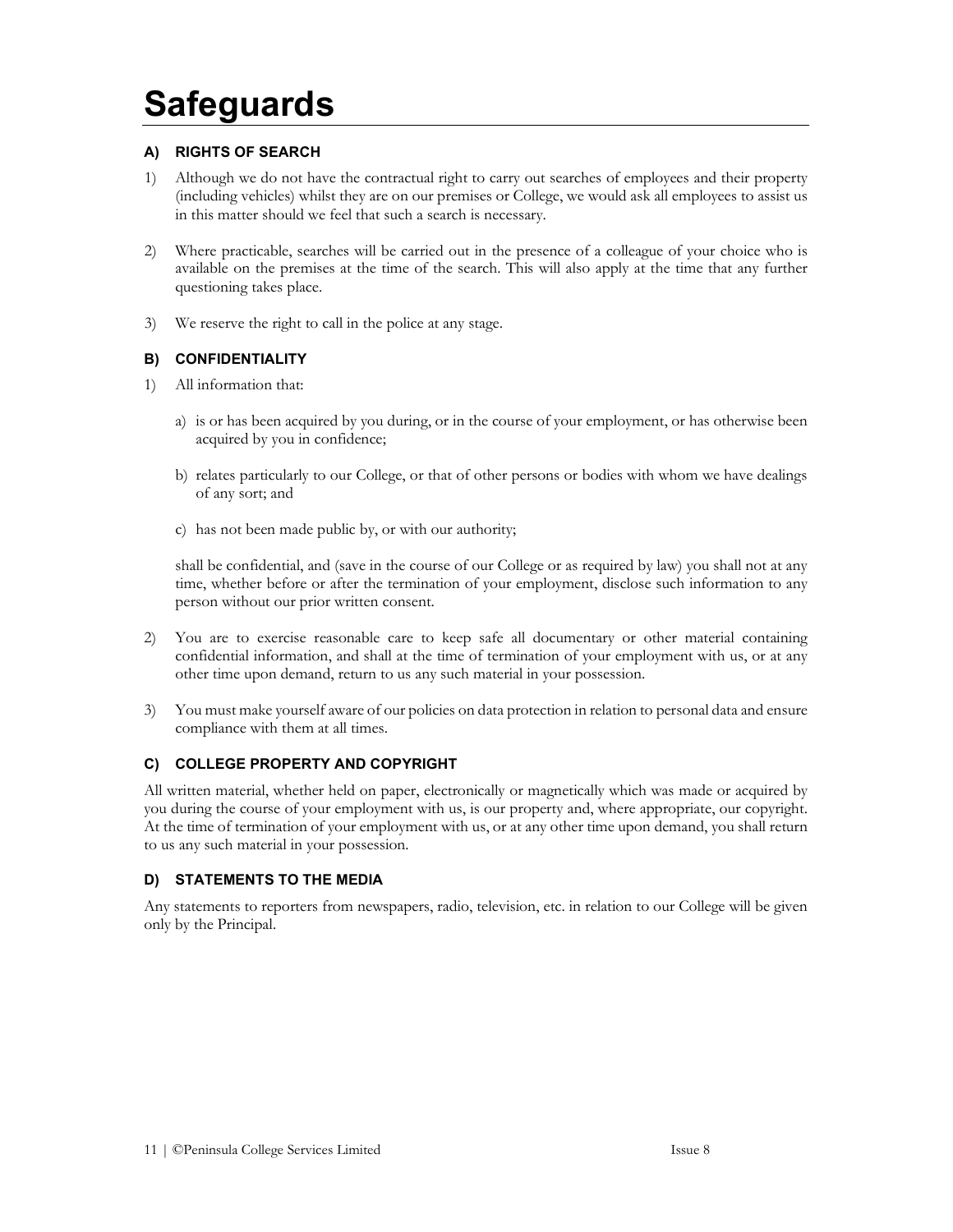#### **E) DATA PROTECTION**

The General Data Protection Regulation (GDPR) and the current Data Protection Act regulate our use of your personal data. As an employer it is our responsibility to ensure that the personal data we process in relation to you is done so in accordance with the required principles. Any data held shall be processed fairly and lawfully and in accordance with the rights of data subjects.

We will process data in line with our privacy notices in relation to both job applicants and employees.

You have several rights in relation to your data. More information about these rights is available in our "Policy on your rights in relation to your data". We commit to ensuring that your rights are upheld in accordance with the law and have appropriate mechanisms for dealing with such.

We may ask for your consent for processing certain types of personal data. In these circumstances, you will be fully informed as to the personal data we wish to process and the reason for the processing. You may choose to provide or withhold your consent. Once consent is provided, you are able to withdraw consent at any time.

You are required to comply with all company policies and procedures in relation to processing data. Failure to do so may result in disciplinary action up to and including dismissal.

#### **F) INVENTIONS/DISCOVERIES**

An invention or discovery made by you will normally belong to you. However, an invention or discovery made by you will become our property if it was made:

- a) in the course of your normal duties under such circumstances that an invention might reasonably be expected to result from those duties;
- b) outside the course of your normal duties, but during duties specifically assigned to you, when an invention might reasonably be expected to result from these; and
- c) during the course of any of your duties, and at the time you had a special obligation to further our interests arising from the nature of those duties, and your particular responsibilities.

#### **G) VIRUS PROTECTION PROCEDURES**

In order to prevent the introduction of virus contamination into the software system the following must be observed:

- a) unauthorised software including public domain software, USBs, external hard drives, CDs or internet downloads must not be used; and
- b) all software must be virus checked using standard testing procedures before being used.

#### **H) USE OF COMPUTER EQUIPMENT**

In order to control the use of the College's computer equipment and reduce the risk of contamination the following will apply:

- a) the introduction of new software must first of all be checked and authorised by an authorised nominated senior member of the College before general use will be permitted;
- b) only authorised staff should have access to the College's computer equipment;
- c) only authorised software may be used on any of the College's computer equipment;
- d) only software that is used for College applications may be used;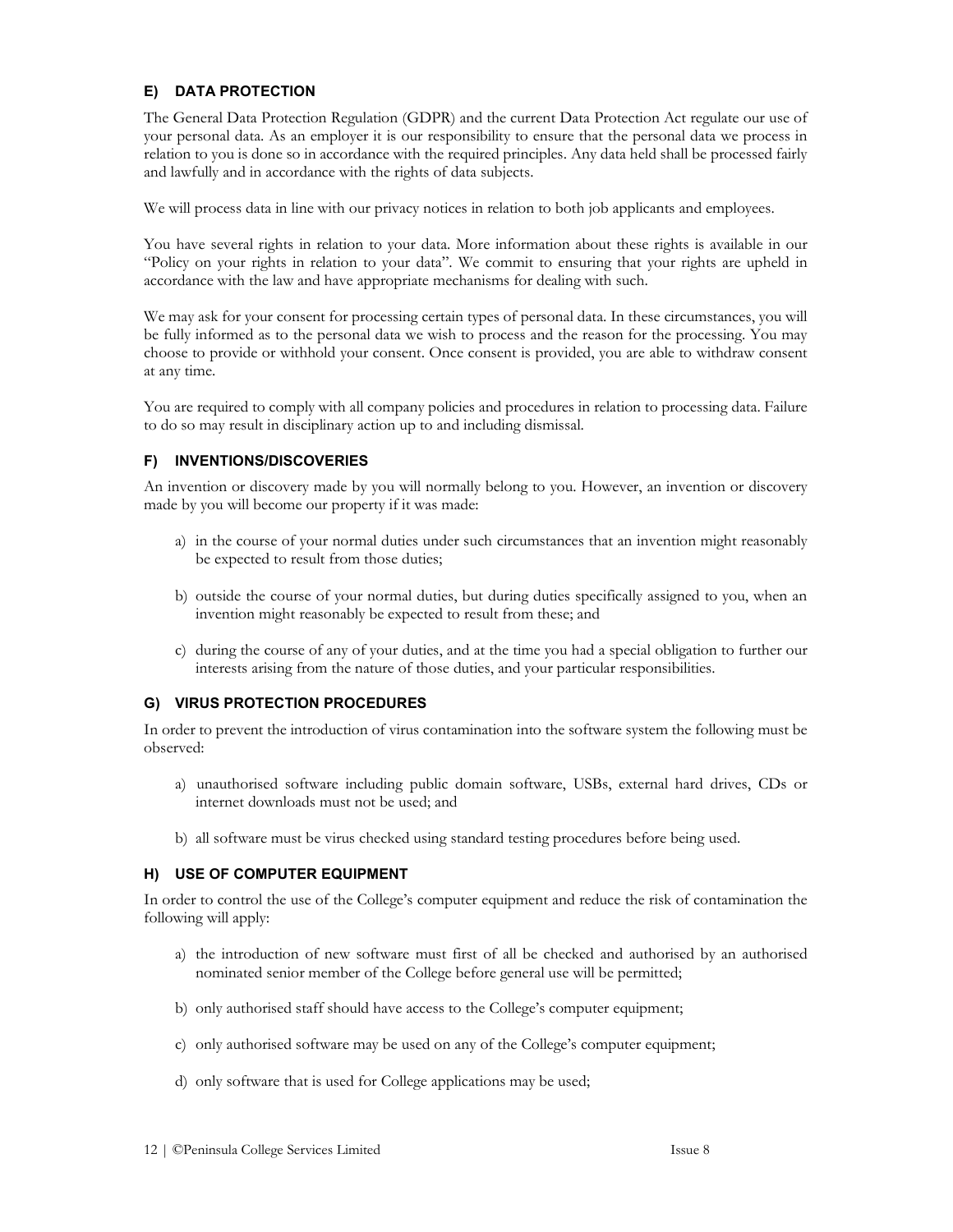- e) no software may be brought onto or taken from the College's premises without prior authorisation;
- f) unauthorised access to the computer facility will result in disciplinary action; and
- g) unauthorised copying and/or removal of computer equipment/software will result in disciplinary action, such actions could lead to dismissal.

#### **I) E-MAIL AND INTERNET POLICY**

#### **1) Introduction**

The purpose of the Internet and E-mail policy is to provide a framework to ensure that there is continuity of procedures in the usage of internet and e-mail within the College. The internet and e-mail system have established themselves as an important communications facility within the College and have provided us with contact with professional and academic sources throughout the world. Therefore, to ensure that we are able to utilise the system to its optimum we have devised a policy that provides maximum use of the facility whilst ensuring compliance with the legislation throughout.

#### **2) Internet**

Where appropriate, duly authorised staff are encouraged to make use of the Internet as part of their official and professional activities. Attention must be paid to ensuring that published information has relevance to normal professional activities before material is released in the College name. Where personal views are expressed a disclaimer stating that this is the case should be clearly added to all correspondence. The intellectual property right and copyright must not be compromised when publishing on the Internet. The availability and variety of information on the Internet has meant that it can be used to obtain material reasonably considered to be offensive. The use of the Internet to access and/or distribute any kind of offensive material, or material that is not work-related, leaves an individual liable to disciplinary action which could lead to dismissal.

#### **3) Procedures – Acceptable/Unacceptable Use**

- a) unauthorised or inappropriate use of the internet system may result in disciplinary action which could result in summary dismissal.
- b) the internet system is available for legitimate College use and matters concerned directly with the job being done. Employees using the internet system should give particular attention to the following points:
	- i) comply with all of our internet standards;
- ii) access during working hours should be for College use only;
- iii) private use of the internet should be used outside of your normal working hours.
- c) the College will not tolerate the use of the Internet system for unofficial or inappropriate purposes, including:
	- i) accessing websites which put our internet at risk of (including but not limited to) viruses, compromising our copyright or intellectual property rights;
- ii) non-compliance of our social networking policy;
- iii) connecting, posting or downloading any information unrelated to their employment and in particular pornographic or other offensive material;
- iv) engaging in computer hacking and other related activities, or attempting to disable or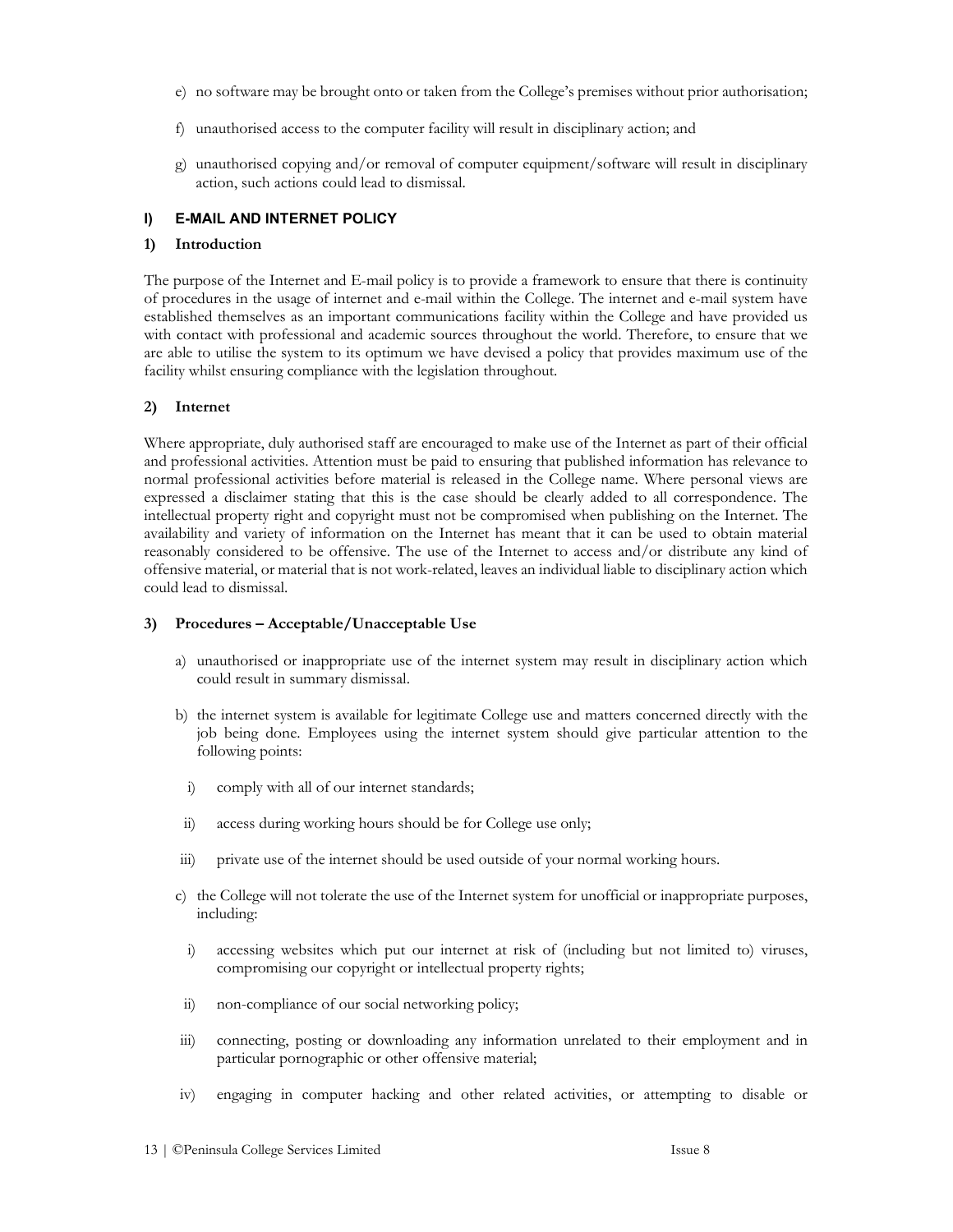compromise security of information contained on the College's computers.

You are reminded that such activities (iii. and iv.) may constitute a criminal offence.

#### **4) E-mail**

The use of the e-mail system is encouraged as its appropriate use facilitates efficiency. Used correctly it is a facility that is of assistance to employees. Inappropriate use however causes many problems including distractions, time wasting and legal claims. The procedure sets out the College's position on the correct use of the e-mail system.

#### **5) Procedures - Authorised Use**

- a) unauthorised or inappropriate use of the e-mail system may result in disciplinary action which could include summary dismissal.
- b) the e-mail system is available for communication and matters directly concerned with the legitimate College of the College. Employees using the e-mail system should give particular attention to the following points:
	- i) all comply with College communication standards;
- ii) e-mail messages and copies should only be sent to those for whom they are particularly relevant;
- iii) e-mail should not be used as a substitute for face-to-face communication or telephone contact. Abusive e-mails must not be sent. Hasty messages sent without proper consideration can cause upset, concern or misunderstanding;
- iv) if the e-mail is confidential the user must ensure that the necessary steps are taken to protect confidentiality. The College will be liable for infringing copyright or any defamatory information that is circulated either within the College or to external users of the system; and
- v) offers or contracts transmitted by e-mail are as legally binding on the College as those sent on paper.
- c) The College will not tolerate the use of the e-mail system for unofficial or inappropriate purposes, including:
	- i) any messages that could constitute bullying, harassment or other detriment;
- ii) personal use (e.g. social invitations, personal messages, jokes, cartoons, chain letters or other private matters);
- iii) on-line gambling;
- iv) accessing or transmitting pornography;
- v) transmitting copyright information and/or any software available to the user; or
- vi) posting confidential information about other employees, the College or its clients or suppliers.

#### **6) Monitoring**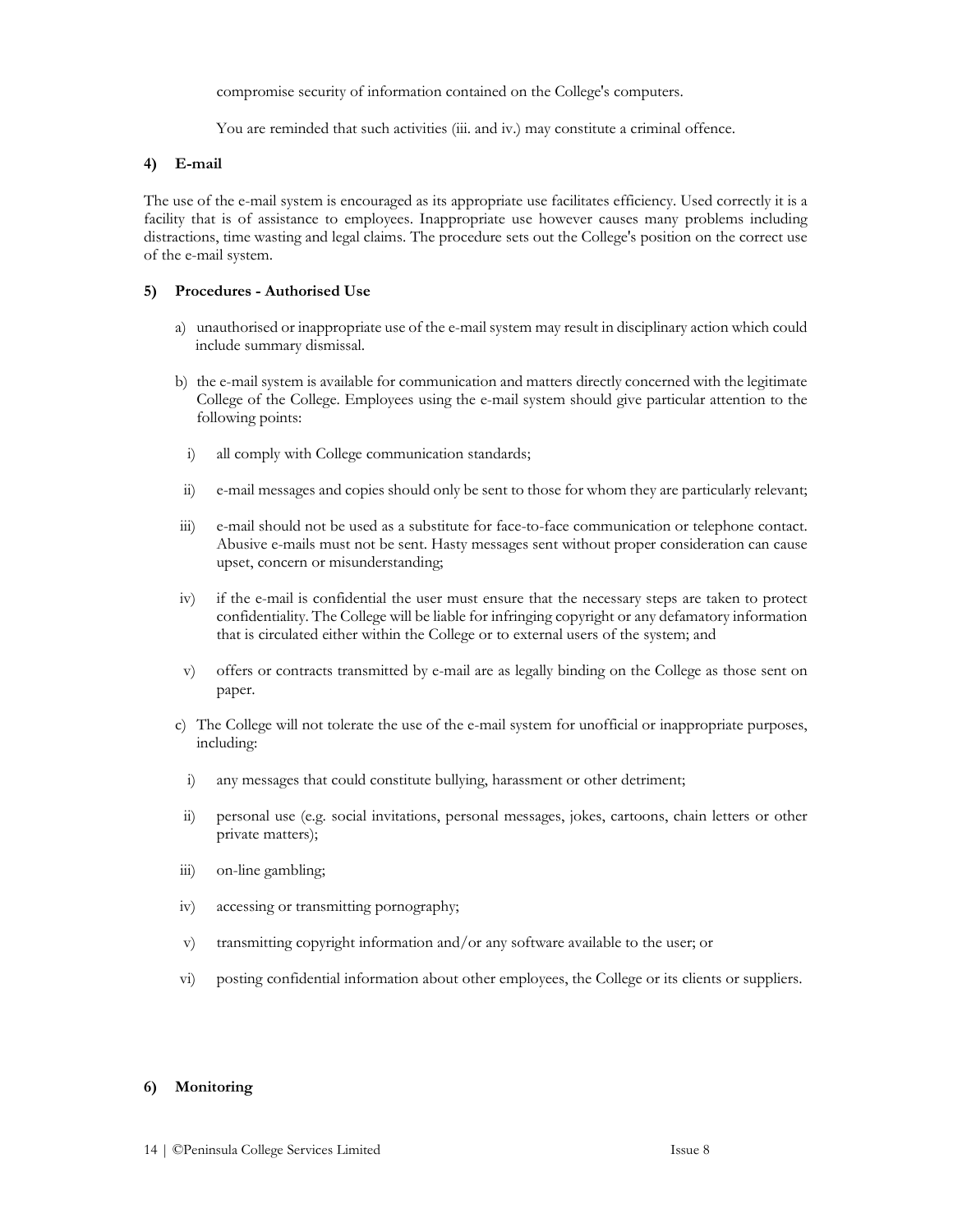We reserve the right to monitor all e-mail/internet activity by you for the purposes of ensuring compliance with our policies and procedures and of ensuring compliance with the relevant regulatory requirements. This includes monitoring of any additional accounts you may be requested to set up for the purposes of performing your work tasks, which are subject to the same rules as your work email account. Information acquired through such monitoring may be used as evidence in disciplinary proceedings. Monitoring your usage will mean processing your personal data. You may read more about the data we hold on you, why we hold it and the lawful basis that applies in the employee privacy notice.

#### **J) USE OF SOCIAL NETWORKING SITES**

Any work related issue or material that could identify an individual who is a client or work colleague, which could adversely affect the College, a client or our relationship with any client must not be placed on a social networking site. This means that work related matters must not be placed on any such site at any time either during or outside of working hours and includes access via any computer equipment or mobile device.

Any work content or material, or contacts or connections list, created by you during the course of your employment, on any of your authorised social networking sites (ownership of which vests in the College) shall remain, at all times, the property of the College. Accordingly, upon termination of your employment, you shall hand over to the College, the access rights to your accounts, together with any work content or material, and any contacts or connections list.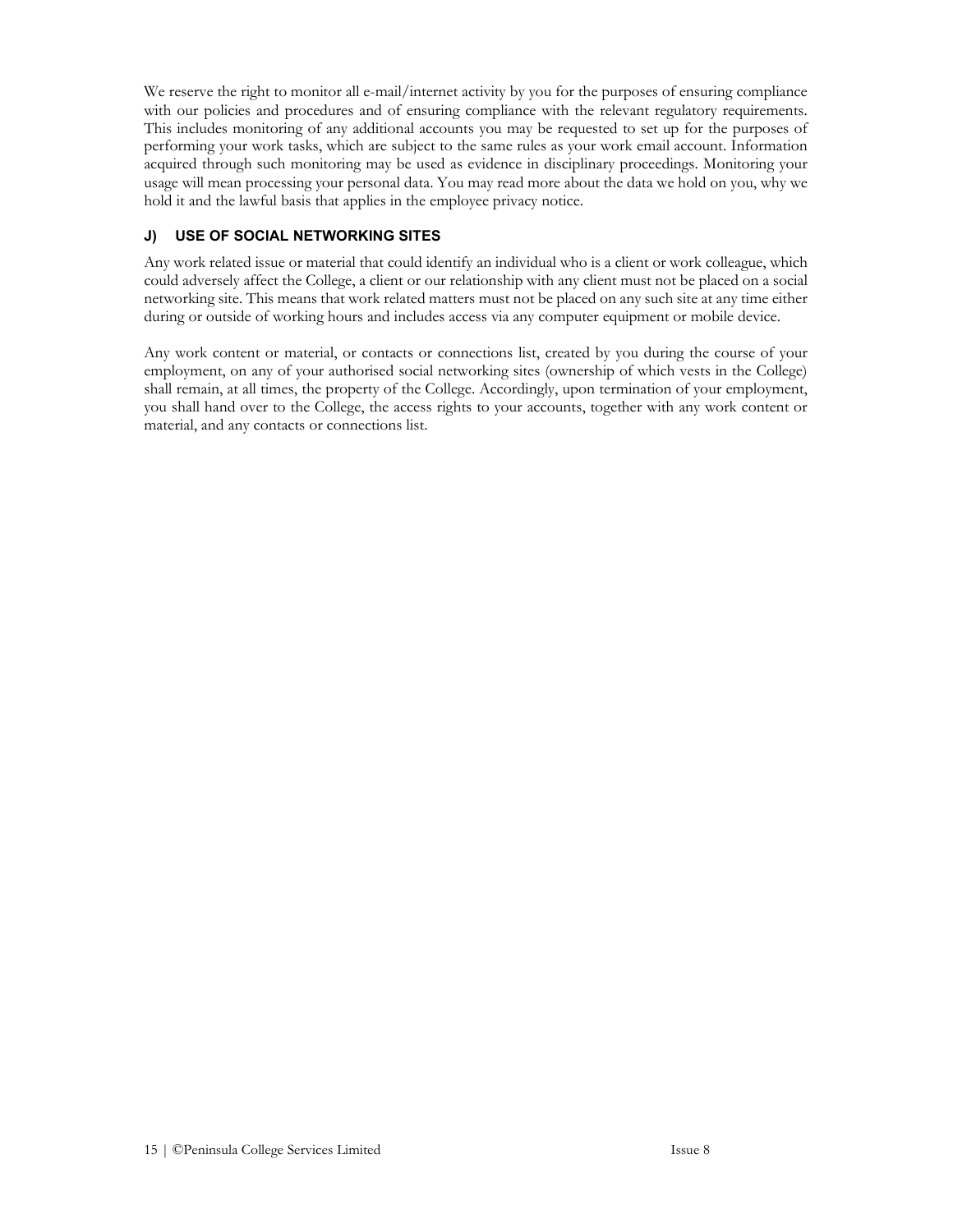# **Standards**

# **A) WASTAGE**

- 1) We maintain a policy of "minimum waste" which is essential to the cost-effective and efficient running of our organisation.
- 2) You are able to promote this policy by taking extra care during your normal duties by avoiding unnecessary or extravagant use of services, time, energy, etc. The following points are illustrations of this:
	- a) handle machines, equipment and stock with care;
	- b) turn off any unnecessary lighting and heating. Keep doors closed whenever possible;
	- c) ask for other work if your job has come to a standstill; and
	- d) start with the minimum of delay after arriving for work and after breaks.
- 3) The following provision is an express written term of your contract of employment:
	- a) any damage to stock or property (including non-statutory safety equipment) that is the result of your carelessness, negligence or deliberate vandalism will render you liable to pay the full or part of the cost of repair or replacement; and
	- b) any loss to us that is the result of your failure to observe rules, procedures or instruction, or is as a result of your negligent behaviour or your unsatisfactory standards of work will render you liable to reimburse to us the full or part of the cost of the loss.
- 4) In the event of failure to pay, we have the contractual right to deduct such costs from your pay.

# **B) STANDARDS OF DRESS**

As you are liable to come into contact with visitors and members of the public, it is important that you present a professional image with regard to appearance and standards of dress. You should wear clothes appropriate to your job responsibilities, and they should be kept clean and tidy at all times.

# **C) HOUSEKEEPING**

Both from the point of view of safety and of appearance, work areas must be kept clean and tidy at all times.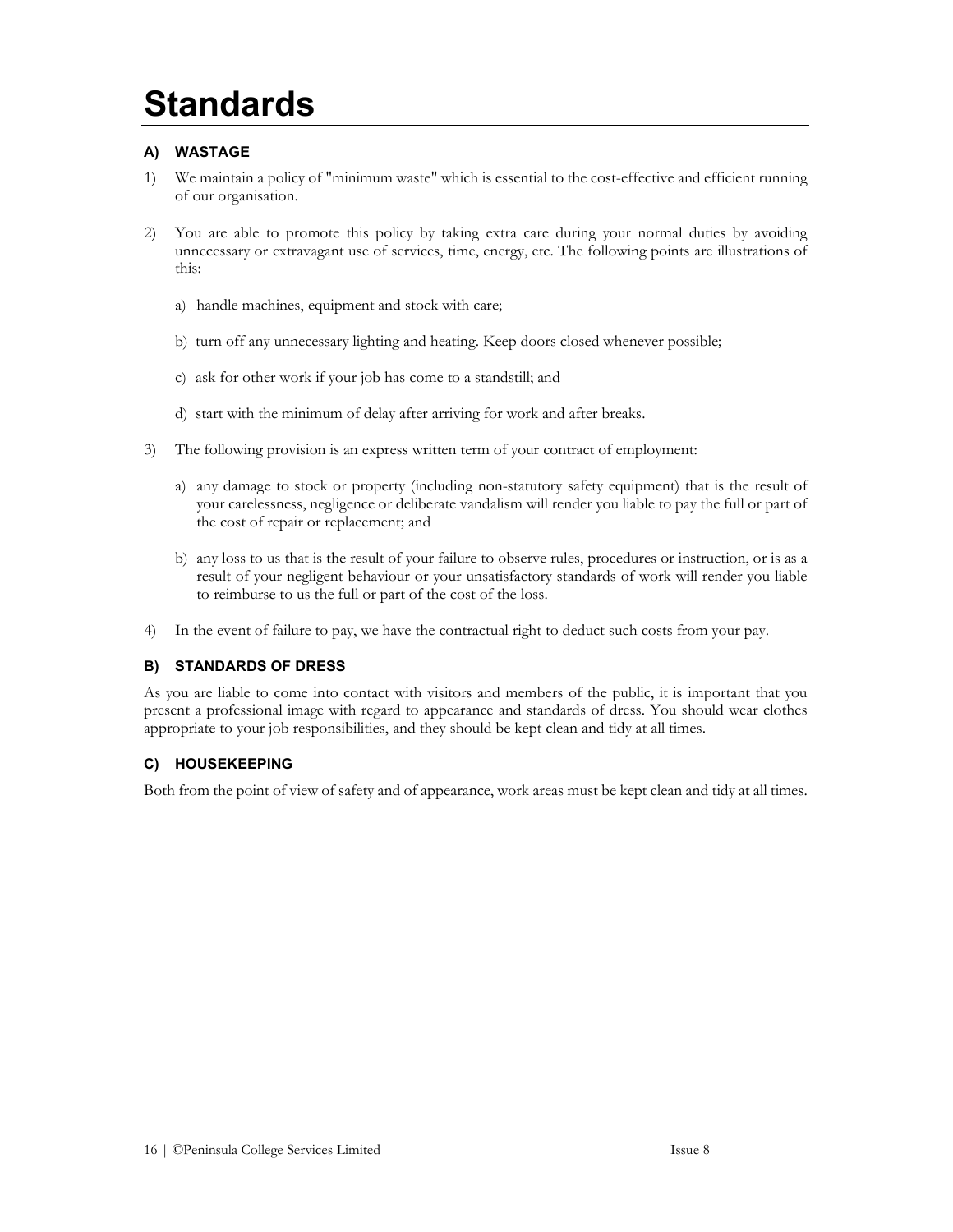# **Health, Safety, Welfare and Hygiene**

# **A) SAFETY**

- 1) You should make yourself familiar with our Health and Safety Policy and your own health and safety duties and responsibilities, as shown separately.
- 2) You must not take any action that could threaten the health or safety of yourself, other employees, clients or members of the public.
- 3) Protective clothing and other equipment which may be issued for your protection because of the nature of your job must be worn and used at all appropriate times. Failure to do so could be a contravention of your health and safety responsibilities. Once issued, this protective wear/equipment is your responsibility.
- 4) You should report all accidents and injuries at work, no matter how minor, in the accident book.
- 5) You must ensure that you are aware of our fire and evacuation procedures and the action you should take in the event of such an emergency.

# **B) ALCOHOL & DRUGS POLICY**

Under legislation we, as your employer, have a duty to ensure so far as is reasonably practicable, the health and safety and welfare at work of all our employees and similarly you have a responsibility to yourself and your colleagues. The use of alcohol and drugs may impair the safe and efficient running of the College and/or the health and safety of our employees.

If your performance or attendance at work is affected as a result of alcohol or drugs, or we believe you have been involved in any drug related action/offence, you may be subject to disciplinary action and, dependent on the circumstances, this may lead to your dismissal.

#### **C) NO SMOKING POLICY**

Smoking is not allowed on the premises other than in the common room quad/kitchen yard. Smoking may only occur during authorised breaks.

# **D) HYGIENE**

- 1) Any exposed cut or burn must be covered with a first-aid dressing.
- 2) If you are suffering from an infectious or contagious disease or illness such as rubella or hepatitis you must not report for work without clearance from your own doctor.
- 3) Contact with any person suffering from an infectious or contagious disease must be reported before commencing work.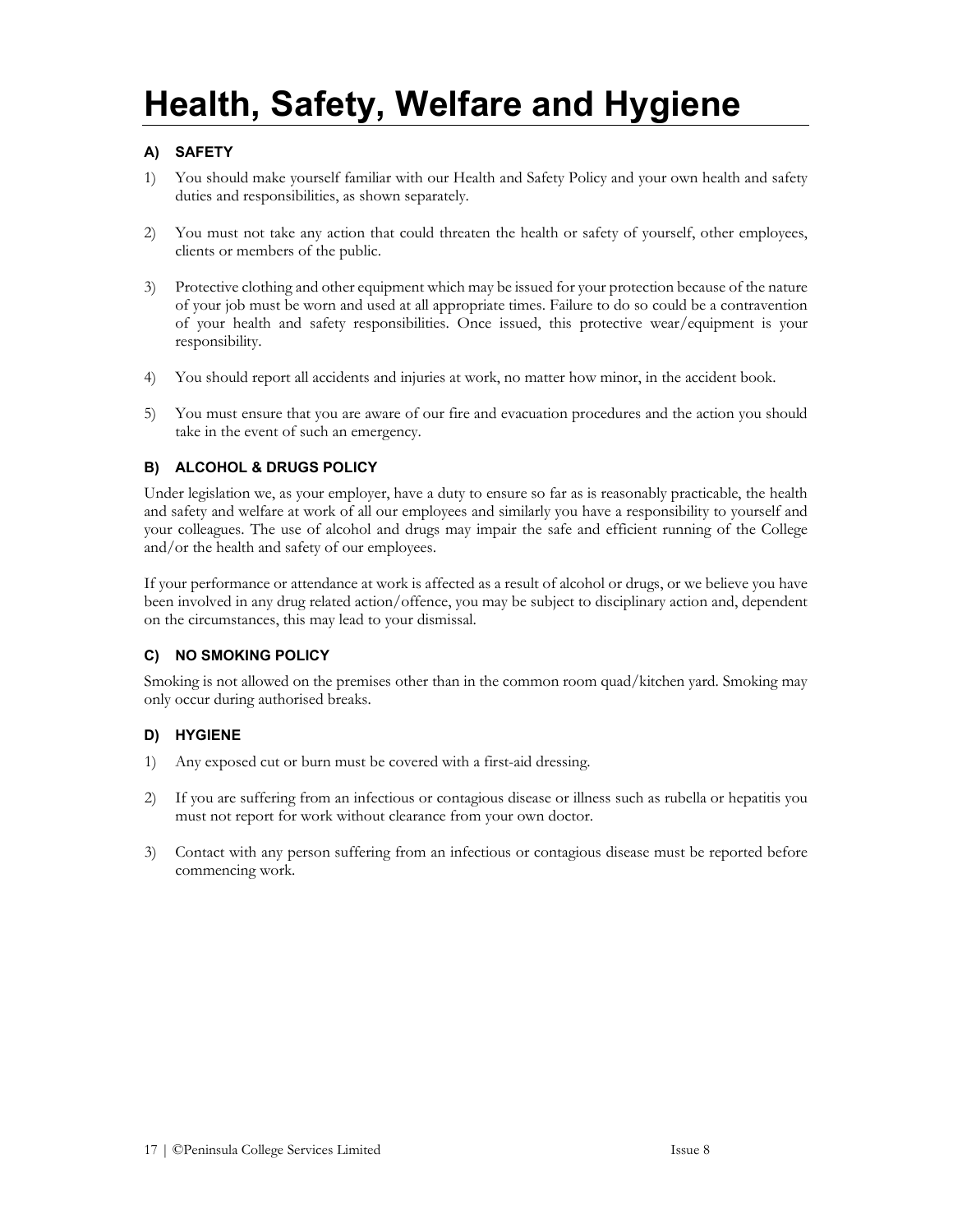#### **E) HYGIENE FOR FOOD HANDLERS**

- 1) You must wash your hands immediately before commencing work and after using the toilet.
- 2) Any cut or burn on the hand or arm must be covered with an approved visible dressing.
- 3) Head or beard coverings and overalls/uniforms, where provided, must be worn at all times.
- 4) No jewellery should be worn, other than plain band wedding rings, without the permission of your Manager.
- 5) You should not wear excessive amounts of make-up or perfume and nail varnish should not be worn. Nails should be kept clean and short.
- 6) If you are suffering from an infectious or contagious disease or illness, or have a bowel disorder, boils, skin or mouth infection, you must not report for work without clearance from your own doctor.
- 7) Contact with any person suffering from an infectious or contagious disease must be reported and you must have clearance from your own doctor before commencing work.
- 8) You must report to your Manager before commencing work.

#### **F) FITNESS FOR WORK**

If you arrive for work and, in our opinion, you are not fit to work, we reserve the right to exercise our duty of care if we believe that you may not be able to undertake your duties in a safe manner or may pose a safety risk to others, and send you away for the remainder of the day with or without pay and, dependent on the circumstances, you may be liable to disciplinary action.

#### **G) MANUAL HANDLING**

You are required, in accordance with the Manual Handling Regulations 1992, to advise us of any condition which may make you more vulnerable to injury.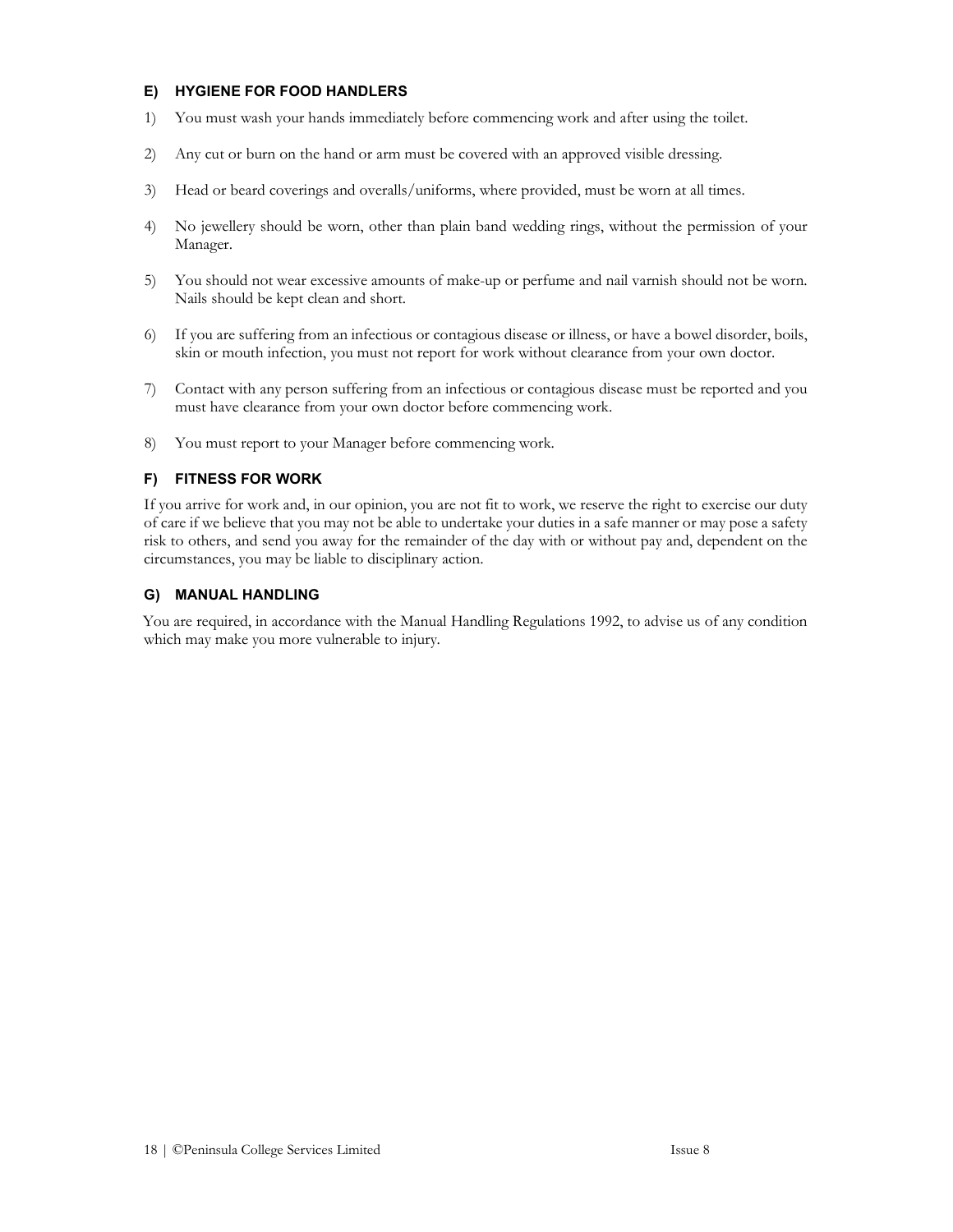# **General Terms and Procedures**

# **A) CHANGES IN PERSONAL DETAILS**

You must notify us of any change of name, address, telephone number, etc., so that we can maintain accurate information on our records and make contact with you in an emergency, if necessary, outside normal working hours.

## **B) OTHER EMPLOYMENT**

If you already have any other employment or are considering any additional employment you must notify us so that we can discuss any implications arising from the current working time legislation.

# **C) TIME OFF**

Circumstances may arise where you need time off for medical/dental appointments, or for other reasons. Where possible, such appointments should be made outside normal working hours. If this is not possible, time off required for these purposes may be granted at the discretion of your Manager and will normally be without pay.

#### **D) MATERNITY/PATERNITY/ADOPTION LEAVE AND PAY**

You may be entitled to maternity/paternity/adoption leave and pay in accordance with the current statutory provisions. If you (or your partner) become pregnant or are notified of a match date for adoption purposes you should notify your Manager at an early stage so that your entitlements and obligations can be explained to you.

#### **E) PARENTAL/SHARED PARENTAL LEAVE**

If you are entitled to take parental leave or shared parental leave in respect of the current statutory provisions, you should discuss your needs with the Bursar who will identify your entitlements and look at the proposed leave periods dependent upon your child's/children's particular circumstances and the operational aspects of the College.

#### **F) TIME OFF FOR DEPENDANTS**

You may be entitled to take a reasonable amount of unpaid time off during working hours to take action that is necessary to provide help to your dependants. Should this be necessary you should discuss your situation with the Bursar who, if appropriate, will agree the necessary time off.

#### **G) BEREAVEMENT LEAVE**

Reactions to bereavement may vary greatly according to individual circumstances and the setting of fixed rules for time off is therefore inappropriate. You should discuss your circumstances with your Manager and agree appropriate time off.

#### **H) TRAVEL EXPENSES**

We will reimburse you for any reasonable expenses incurred whilst travelling on our College. The rules relating to travelling expenses will be issued separately. You must provide receipts for any expenditure.

# **I) EMPLOYEES' PROPERTY AND LOST PROPERTY**

We do not accept liability for any loss of, or damage to, property that you bring onto the premises. You are requested not to bring personal items of value onto the premises and, in particular, not to leave any items overnight. Articles of lost property should be handed to the College Secretary who will retain them whilst attempts are made to discover the owner.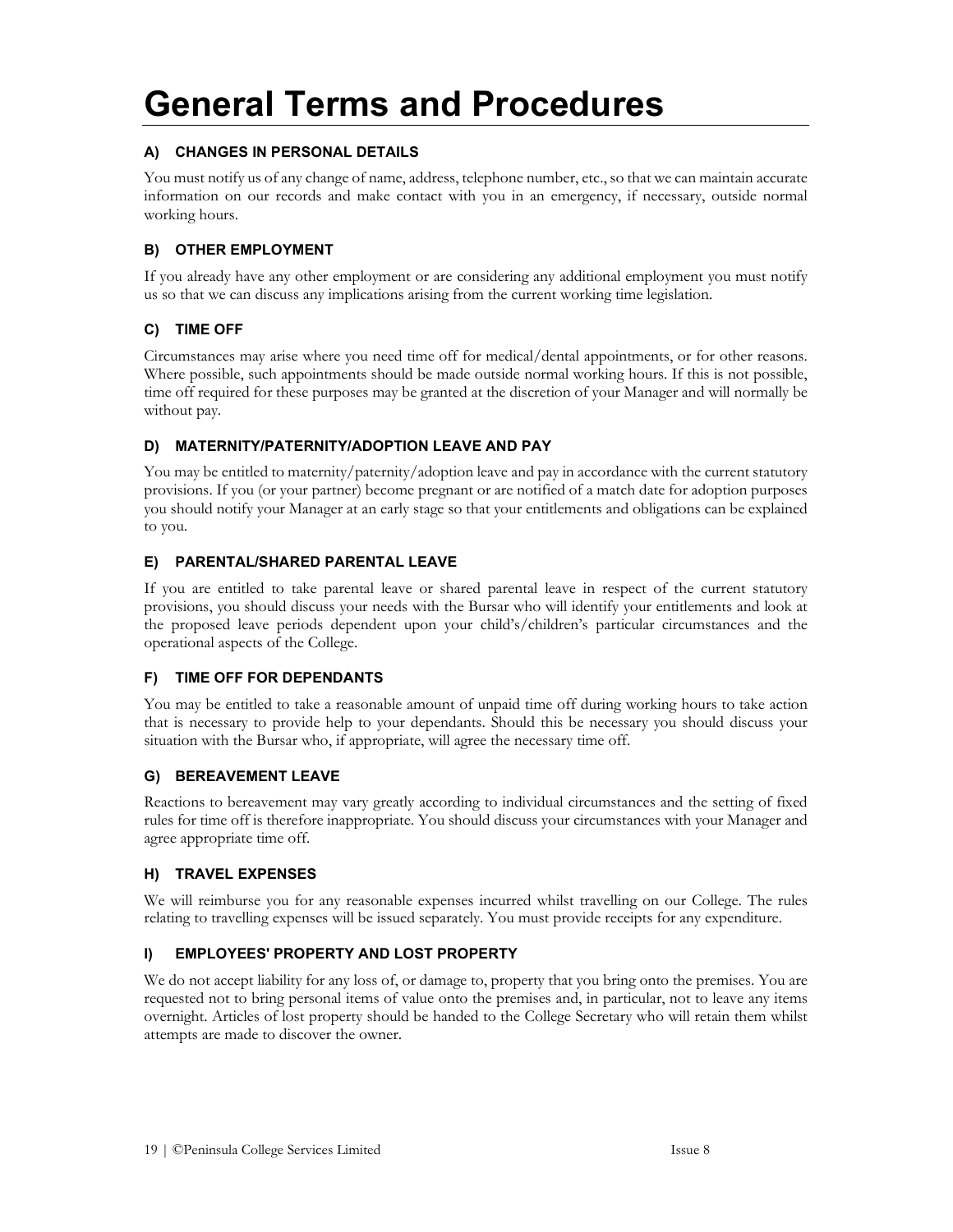## **J) PARKING**

Where parking facilities have been made available to you on our premises you must ensure that you observe all of our traffic requirements e.g. speed limits, etc. To avoid congestion, all vehicles must be parked only in the designated parking areas. No liability is accepted for damage to private vehicles, however it may be caused.

You must obtain a parking permit from the College Secretary.

#### **K) FRIENDS AND RELATIVES CONTACT / TELEPHONE CALLS / MOBILE PHONES**

You should discourage your friends and relatives from either calling on you in person or by telephone except in an emergency. Personal telephone calls, both incoming and outgoing are only allowed in the case of emergency. Permission to make outgoing personal calls should be sought from your Manager. Personal mobile phones should be only used for emergency purposes during working hours.

It is illegal to use a mobile phone without a hands-free set whilst driving. It is our policy that you should not use any mobile phone whilst driving without a hands-free set. You should pull over to the side of the road in an appropriate place before making or receiving any telephone calls. In the event of being unable to pick up a call because you cannot find a safe place to park, you must return the call as soon as conveniently possible.

#### **L) BEHAVIOUR AT WORK**

You should behave with civility towards fellow employees, students and visitors. Objectionable or insulting behaviour, or bad language will render you liable to disciplinary action.

You should use your best endeavours to promote the interests of the College and shall, during normal working hours, devote the whole of your time, attention and abilities to the College and its affairs.

Any involvement in activities which could be construed as being in competition with us is not allowed.

#### **M) DRIVING LICENCE**

If driving is a necessary part of your role it is imperative that you maintain a valid driving licence suitable for the vehicle you operate at all times during your employment. You are required upon request to produce your driving licence to the management. We may also require you to provide us with the ability to access your driving licence details online. If at any time your licence is endorsed, or you are disqualified from driving, we must be informed immediately. If you are required to drive as part of your job and we are unable to find alternative employment, your employment may be terminated.

If you are required to drive as part of your job and we are unable to find alternative employment, your employment may be terminated.

Data collected about driving licences will be processed in line with the Data Protection Act. You may read more about the data we hold on you, why we hold it and the lawful basis that applies in the employee privacy notice.

#### **N) CAR INSURANCE**

If your position requires you to use your own car for College purposes, you must ensure that your car insurance provides adequate cover. Proof of adequate insurance, Driving Licence, Tax and an MOT Certificate must be produced for scrutiny by the College, upon renewal and at any time when so requested.

#### **O) THIRD PARTY INVOLVEMENT**

We reserve the right to allow third parties to chair any meeting, for example disciplinary, capability, grievance, this is not an exhaustive list. We will seek your consent at the relevant time to share relevant 'special categories of data' where it is necessary for the purposes of that hearing.

# **P) RECORDING OF FORMAL MEETINGS**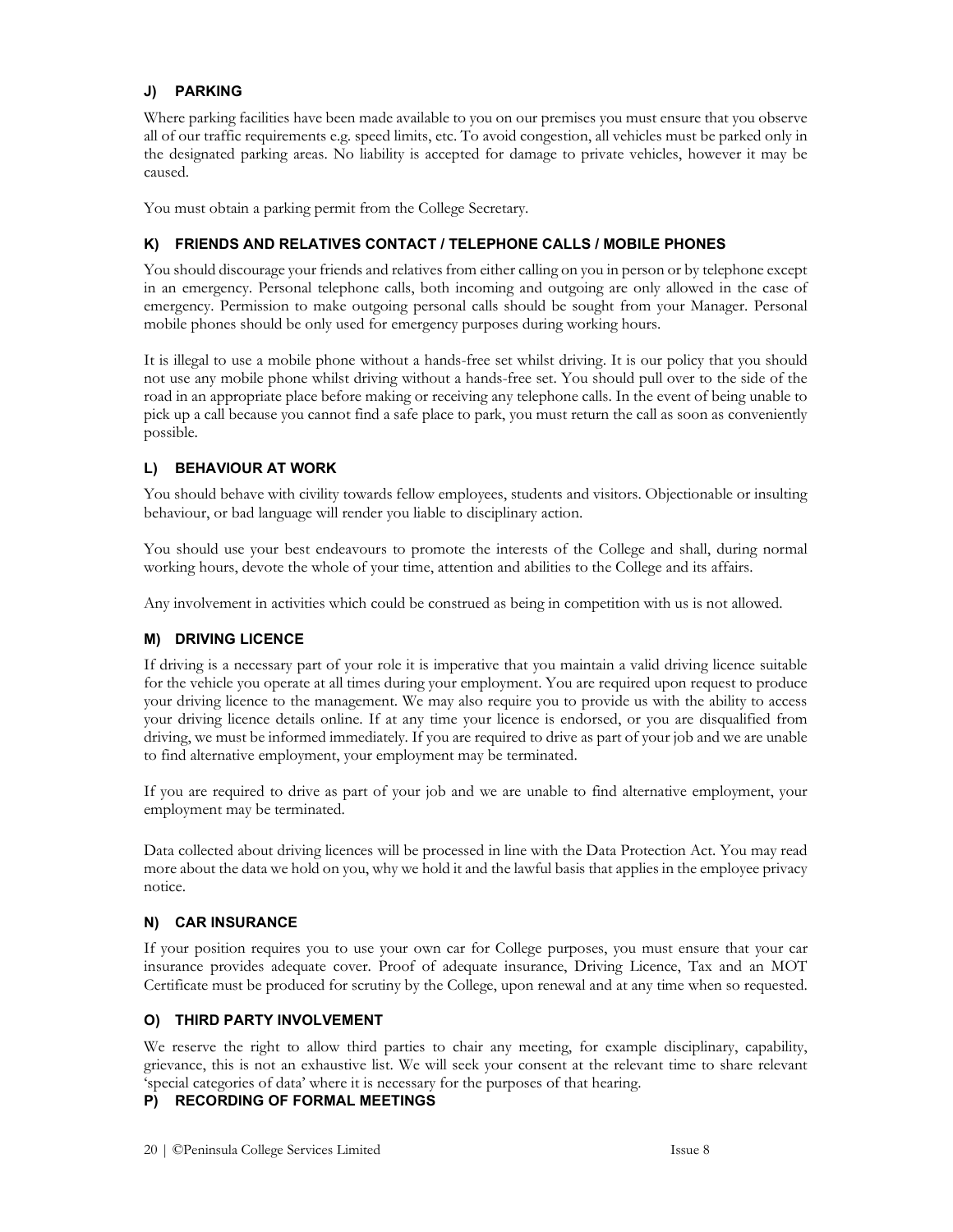We reserve the right to record any formal meetings whether conducted by us or a third party, a copy of the recording can be made available on request. All personal data collected for this purpose will be processed in line with the current Data Protection Act.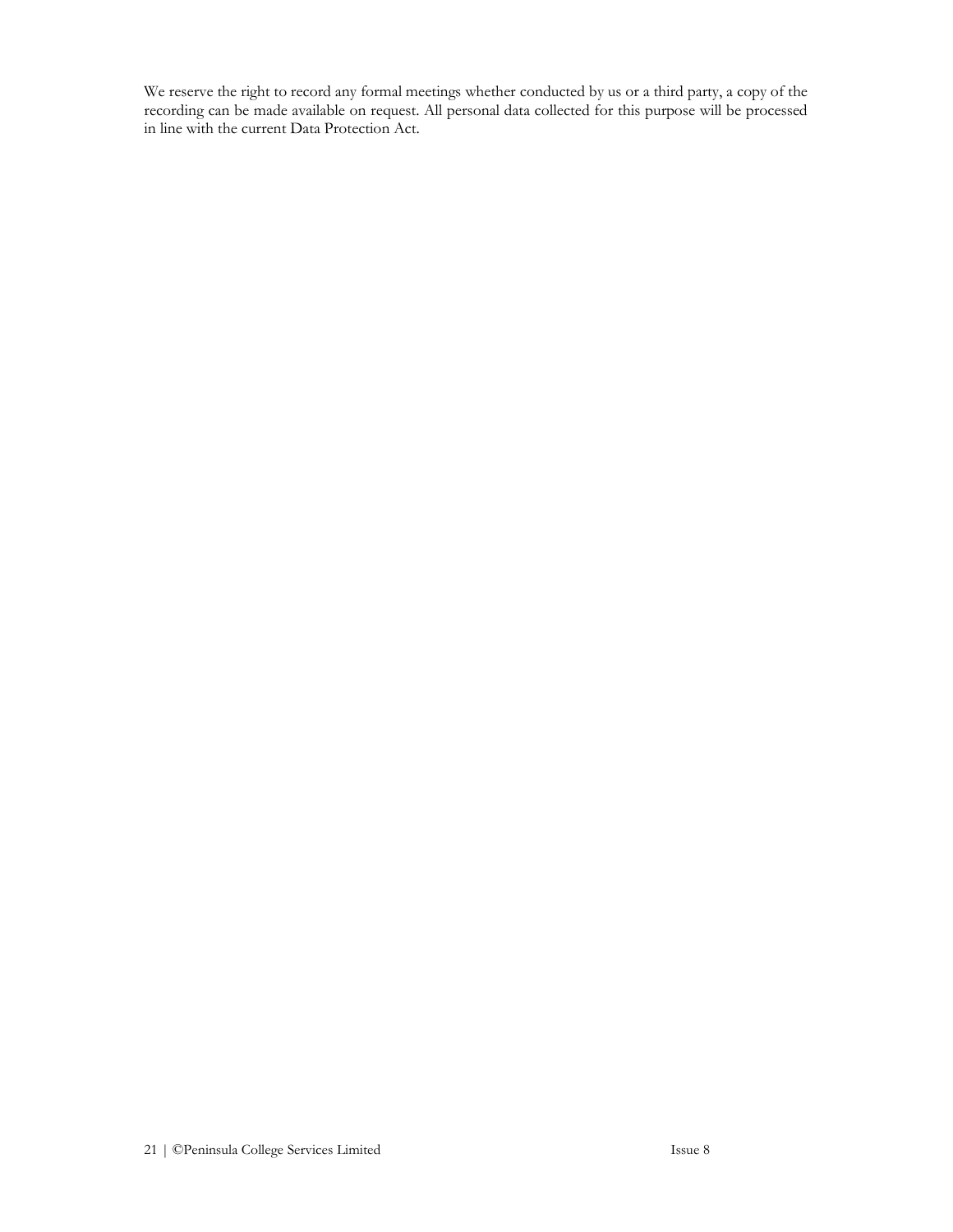# **Anti-Bribery Policy**

# **A) INTRODUCTION**

Bribery is a criminal offence. The College prohibits any form of bribery. We require compliance, from everyone connected with our College, with the highest ethical standards and anti-bribery laws applicable. Integrity and transparency are of utmost importance to us and we have a zero tolerance attitude towards corrupt activities of any kind, whether committed by employees or by third parties acting for or on behalf of the College.

# **B) POLICY**

It is prohibited, directly or indirectly, for any employee or person working on our behalf to offer, give, request or accept any bribe i.e. gift, loan, payment, reward or advantage, either in cash or any other form of inducement, to or from any person or College in order to gain commercial, contractual or regulatory advantage for the College, or in order to gain any personal advantage for an individual or anyone connected with the individual in a way that is unethical.

# **C) SUSPICION**

If we suspect that you have committed an act of bribery or attempted bribery, an investigation will be carried out and, in line with our disciplinary procedure where appropriate, action may be taken against you which may result in your dismissal, or the cessation of our College arrangement with you.

# **D) REPORTING**

If you, as an employee or person working on our behalf, suspect that an act of bribery or attempted bribery has taken place, even if you are not personally involved, you are expected to report this to the Bursar. You may be asked to give a written account of events.

Staff are reminded of the College's Whistleblowing Policy which is available in this Employee Handbook.

# **E) GIFTS AND HOSPITALITY**

We realise that the giving and receiving of gifts and hospitality as a reflection of friendship or appreciation where nothing is expected in return may occur, or even be commonplace, in our industry. This does not constitute bribery where it is proportionate and recorded properly.

No gift should be given nor hospitality offered by an employee or anyone working on our behalf to any party in connection with our College without receiving prior written approval from your Manager.

Similarly, no gift or offer of hospitality should be accepted by an employee or anyone working on our behalf without receiving prior written approval from your Manager.

# **F) RECORD KEEPING**

A record will be made by your Manager of every instance in which gifts or hospitality are given or received.

As the law is constantly changing, this policy is subject to review and the College reserves the right to amend this policy without prior notice.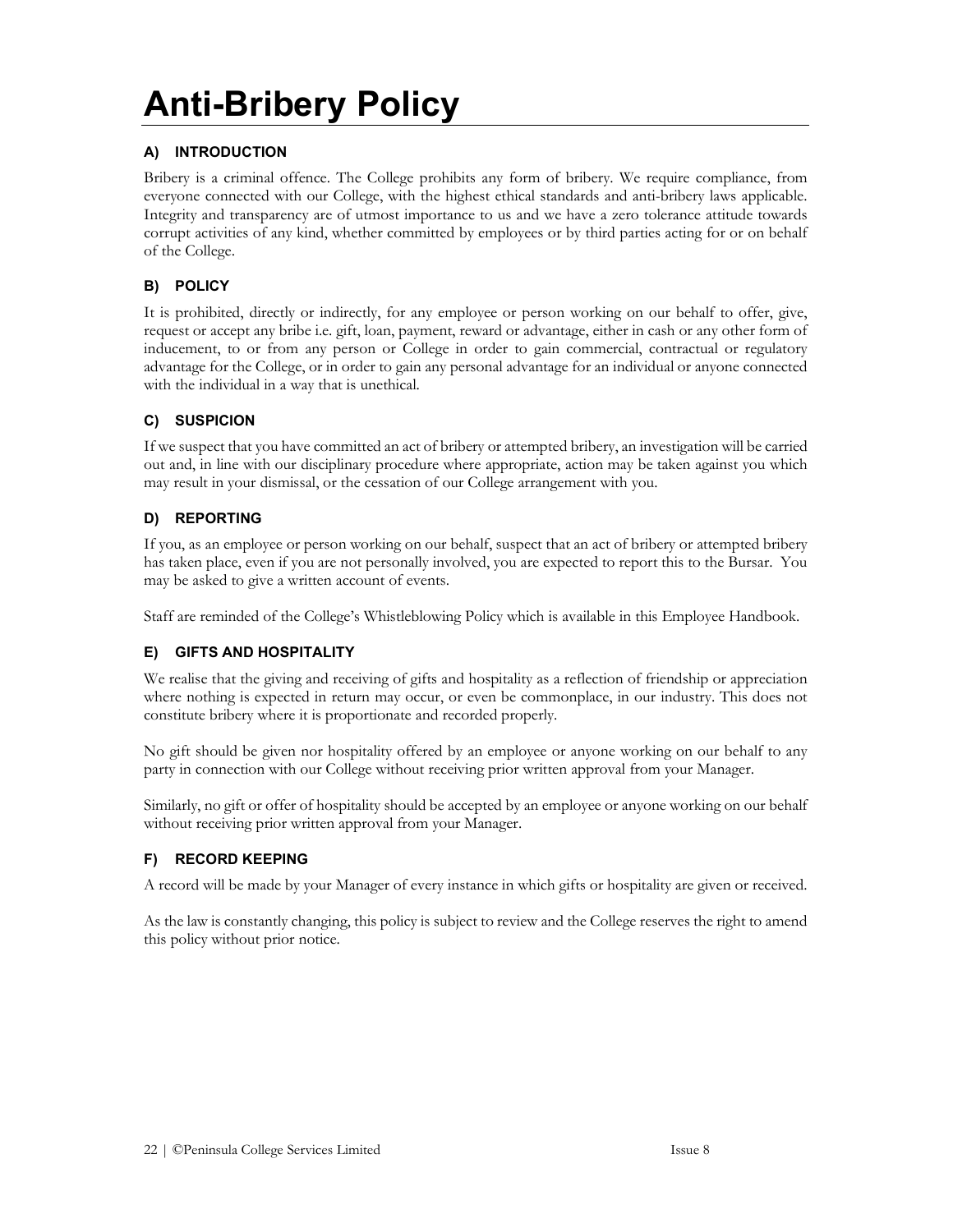# **Whistle-blowers**

# **A) INTRODUCTION**

Under certain circumstances, employees are protected from suffering any detriment or termination of employment if they make disclosures about organisations for whom they work.

## **B) QUALIFYING DISCLOSURES**

- 1) Certain disclosures are prescribed by law as "qualifying disclosures". A "qualifying disclosure" means a disclosure of information that the employee genuinely and reasonably believes is in the public interest and shows that the College has committed a "relevant failure" by:
	- a) committing a criminal offence;
	- b) failing to comply with a legal obligation;
	- c) a miscarriage of justice;
	- d) endangering the health and safety of an individual;
	- e) environmental damage; or
	- f) concealing any information relating to the above.
- 2) These acts can be in the past, present or future, so that, for example, a disclosure qualifies if it relates to environmental damage that has happened, is happening, or is likely to happen. The College will take any concerns that you may raise relating to the above matters very seriously.
- 3) The Employment Rights Act 1996 provides protection for workers who 'blow the whistle' where they reasonably believe that some form of illegality, injustice or breach of health and safety has occurred or is likely to occur. The disclosure has to be "in the public interest". We encourage you to use the procedure to raise any such concerns.

# **C) THE PROCEDURE**

- 1) In the first instance you should report any concerns you may have to the Bursar who will treat the matter with complete confidence. If you are not satisfied with the explanation or reason given to you, you should raise the matter with the appropriate official organisation or regulatory body.
- 2) If you do not report your concerns to the Bursar you should take them direct to the appropriate organisation or body.

#### **D) TREATMENT BY OTHERS**

Bullying, harassment or any other detrimental treatment afforded to a colleague who has made a qualifying disclosure is unacceptable. Anyone found to have acted in such a manner will be subject to disciplinary action.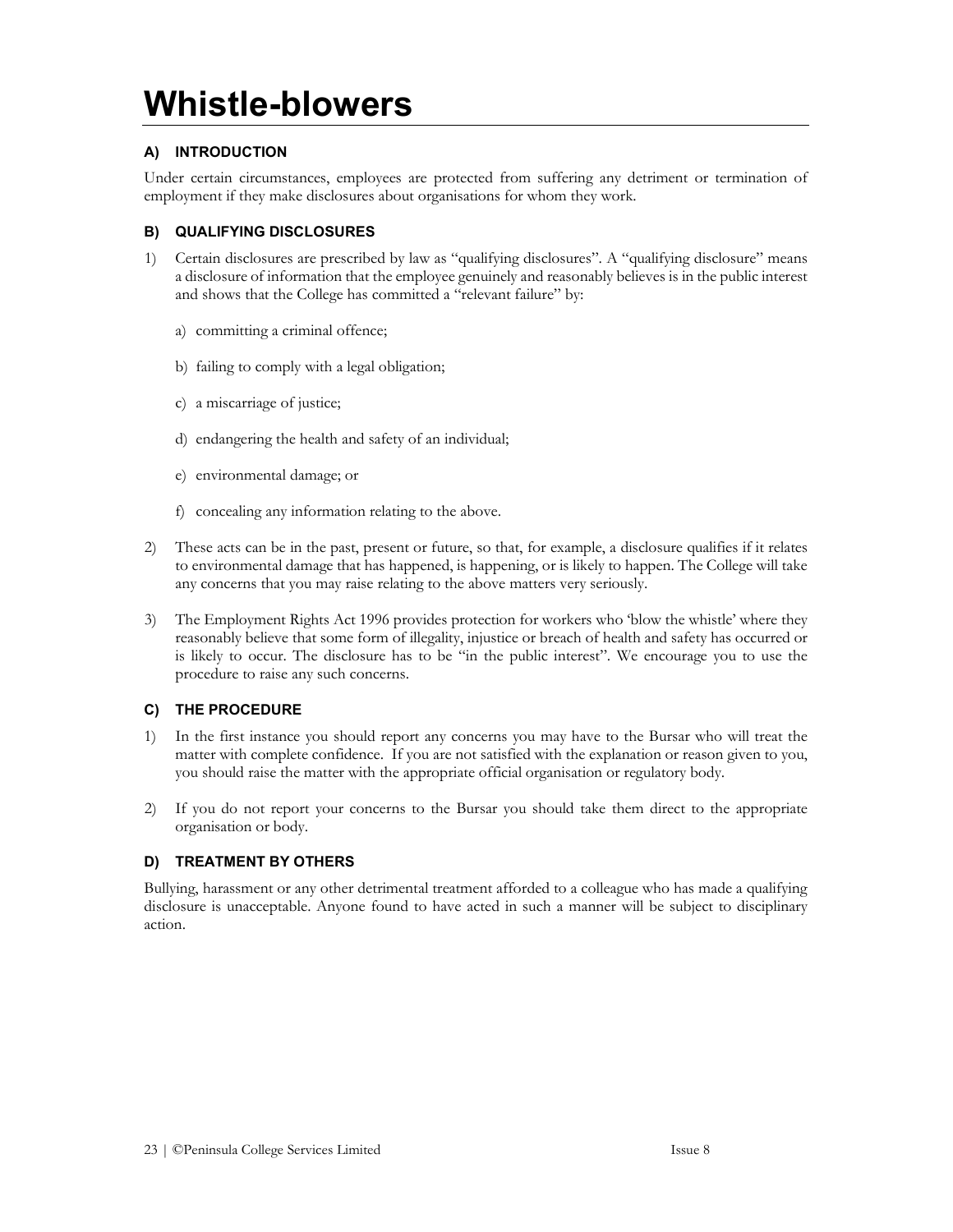# **Capability Procedures**

# **A) INTRODUCTION**

We recognise that during your employment with us your capability to carry out your duties may deteriorate. This can be for a number of reasons, the most common ones being that either the job changes over a period of time and you fail to keep pace with the changes, or you change (most commonly because of health reasons) and you can no longer cope with the work.

# **B) JOB CHANGES/GENERAL CAPABILITY ISSUES**

- 1) If the nature of your job changes or if we have general concerns about your ability to perform your job we will try to ensure that you understand the level of performance expected of you and that you receive adequate training and supervision. Concerns regarding your capability will normally first be discussed in an informal manner and you will be given time to improve.
- 2) If your standard of performance is still not adequate you will be warned in writing that a failure to improve and to maintain the performance required could lead to your dismissal. We will also consider the possibility of a transfer to more suitable work if possible.
- 3) If there is still no improvement after a reasonable time and we cannot transfer you to more suitable work, or if your level of performance has a serious or substantial effect on our organisation or reputation, you will be issued with a final warning that you will be dismissed unless the required standard of performance is achieved and maintained.
- 4) If such improvement is not forthcoming after a reasonable period of time, you will be dismissed with the appropriate notice.

# **C) PERSONAL CIRCUMSTANCES/HEALTH ISSUES**

- 1) Personal circumstances may arise which do not prevent you from attending for work but which prevent you from carrying out your normal duties (e.g. a lack of dexterity or general ill health). If such a situation arises, we will normally need to have details of your medical diagnosis and prognosis so that we have the benefit of expert advice. Under normal circumstances this can be most easily obtained by asking your own doctor for a medical report. Your permission is needed before we can obtain such a report and we will expect you to co-operate in this matter should the need arise. When we have obtained as much information as possible regarding your condition and after consultation with you, a decision will be made about your future employment with us in your current role or, where circumstances permit, in a more suitable role.
- 2) There may also be personal circumstances which prevent you from attending work, either for a prolonged period(s) or for frequent short absences. Under these circumstances we will need to know when we can expect your attendance record to reach an acceptable level. This may again mean asking your own doctor for a medical report or by making whatever investigations are appropriate in the circumstances. When we have obtained as much information as possible regarding your condition, and after consultation with you, a decision will be made about your future employment with us in your current role or, where circumstances permit, in a more suitable role.

# **D) SHORT SERVICE STAFF**

We retain discretion in respect of the capability procedures to take account of your length of service and to vary the procedures accordingly. If you have a short amount of service, you may not be in receipt of any warnings before dismissal.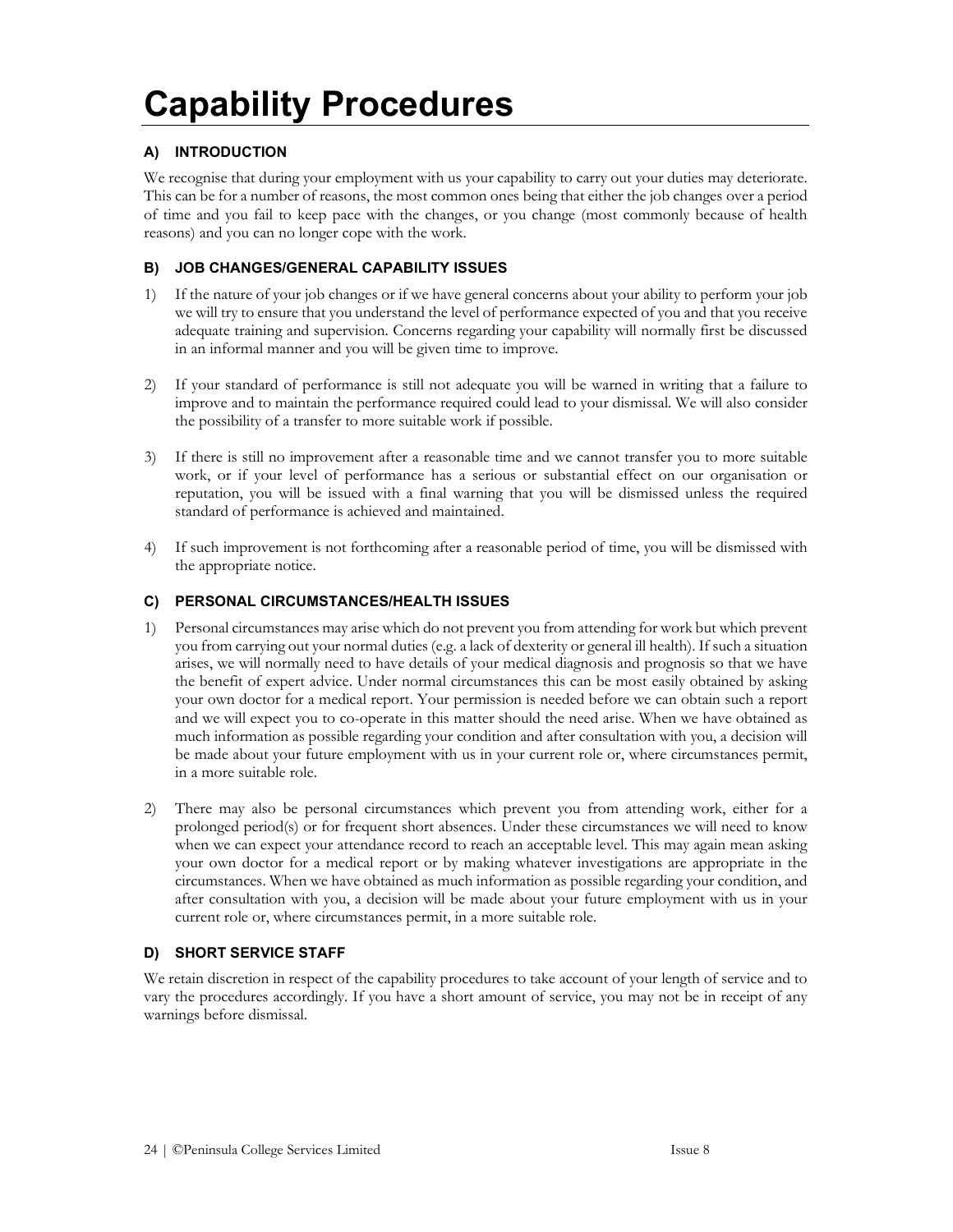# **Disciplinary Procedures**

# **A) INTRODUCTION**

- 1) It is necessary to have a minimum number of rules in the interests of the whole organisation.
- 2) The rules set standards of performance and behaviour whilst the procedures are designed to help promote fairness and order in the treatment of individuals. It is our aim that the rules and procedures should emphasise and encourage improvement in the conduct of individuals, where they are failing to meet the required standards, and not be seen merely as a means of punishment. We reserve the right to amend these rules and procedures where appropriate.
- 3) Every effort will be made to ensure that any action taken under this procedure is fair, with you being given the opportunity to state your case and appeal against any decision that you consider to be unjust.
- 4) The following rules and procedures should ensure that:
	- a) the correct procedure is used when requiring you to attend a disciplinary hearing;
	- b) you are fully aware of the standards of performance, action and behaviour required of you;
	- c) disciplinary action, where necessary, is taken speedily and in a fair, uniform and consistent manner;
	- d) you will only be disciplined after careful investigation of the facts and the opportunity to present your side of the case. On some occasions temporary suspension on contractual pay may be necessary in order that an uninterrupted investigation can take place. This must not be regarded as disciplinary action or a penalty of any kind;
	- e) other than for an "off the record" informal reprimand, you have the right to be accompanied by a fellow employee at all stages of the formal disciplinary process;
	- f) you will not normally be dismissed for a first breach of discipline, except in the case of gross misconduct; and
	- g) if you are disciplined, you will receive an explanation of the penalty imposed and you will have the right to appeal against the finding and the penalty.

#### **B) DISCIPLINARY RULES**

It is not practicable to specify all disciplinary rules or offences that may result in disciplinary action, as they may vary depending on the nature of the work. In addition to the specific examples of unsatisfactory conduct, misconduct and gross misconduct shown in this handbook, a breach of other specific conditions, procedures, rules etc. that are contained within this handbook or that have otherwise been made known to you, will also result in this procedure being used to deal with such matters.

#### **C) RULES COVERING UNSATISFACTORY CONDUCT AND MISCONDUCT**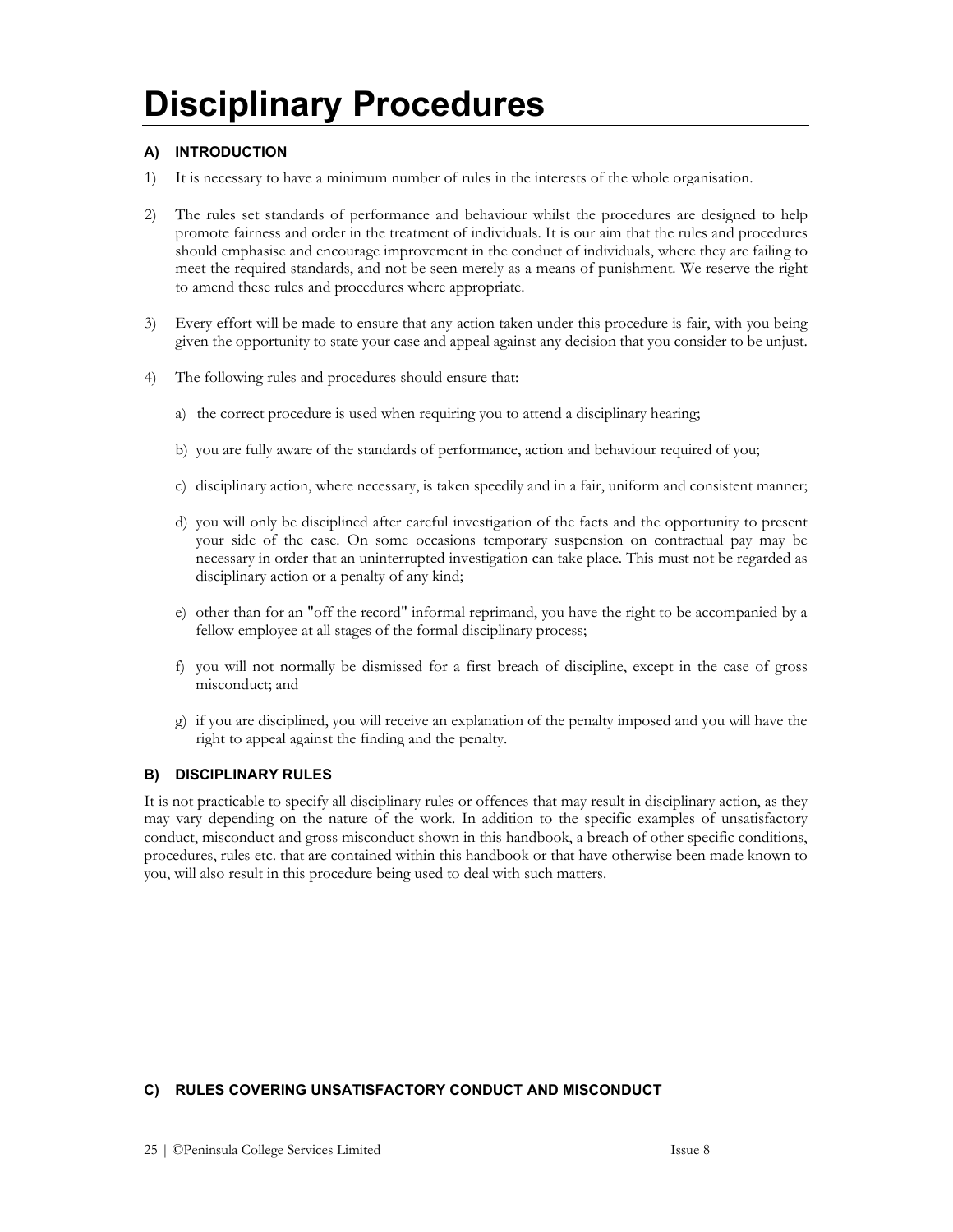(These are examples only and not an exhaustive list.)

You will be liable to disciplinary action if you are found to have acted in any of the following ways:

- a) failure to abide by the general health and safety rules and procedures;
- b) smoking in designated non-smoking areas;
- c) consumption of alcohol on the premises;
- d) persistent absenteeism and/or lateness;
- e) unsatisfactory standards or output of work;
- f) rudeness towards clients, members of the public or other employees, objectionable or insulting behaviour, harassment, bullying or bad language;
- g) failure to devote the whole of your time, attention and abilities to our College and its affairs during your normal working hours;
- h) unauthorised use of e-mail and internet;
- i) failure to carry out all reasonable instructions or follow our rules and procedures;
- j) unauthorised use or negligent damage or loss of our property; and
- k) failure to report immediately any damage to property or premises caused by you.

#### **D) SERIOUS MISCONDUCT**

- 1) Where one of the unsatisfactory conduct or misconduct rules has been broken and if, upon investigation, it is shown to be due to your extreme carelessness or has a serious or substantial effect upon our operation or reputation, you may be issued with a final written warning in the first instance.
- 2) You may receive a final written warning as the first course of action, if, in an alleged gross misconduct disciplinary matter, upon investigation, there is shown to be some level of mitigation resulting in it being treated as an offence just short of dismissal.

#### **E) RULES COVERING GROSS MISCONDUCT**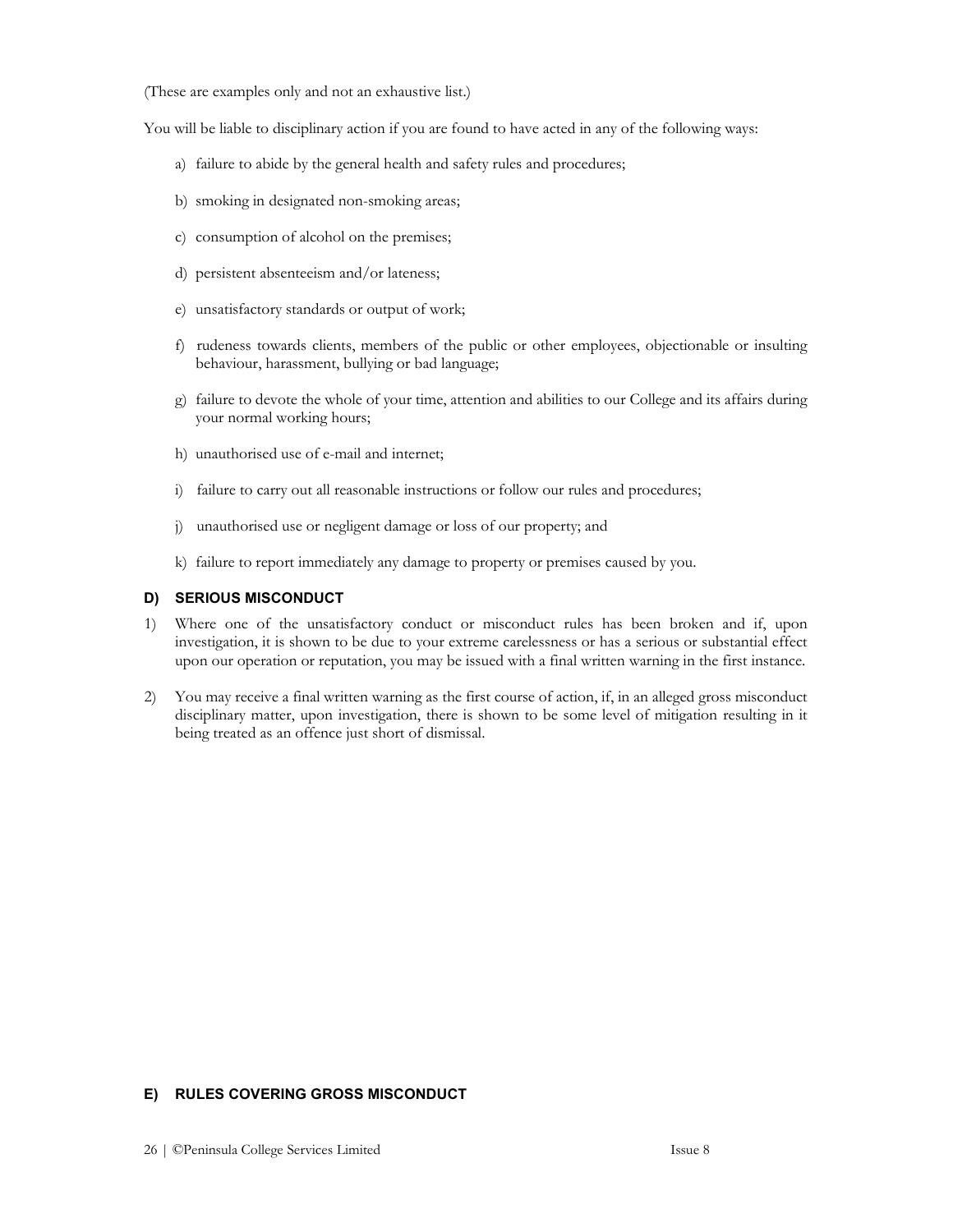Occurrences of gross misconduct are very rare because the penalty is dismissal without notice and without any previous warning being issued. It is not possible to provide an exhaustive list of examples of gross misconduct. However, any behaviour or negligence resulting in a fundamental breach of contractual terms that irrevocably destroys the trust and confidence necessary to continue the employment relationship will constitute gross misconduct. Examples of offences that will normally be deemed as gross misconduct include serious instances of:

- a) theft or fraud;
- b) physical violence or bullying;
- c) deliberate damage to property;
- d) deliberate acts of unlawful discrimination or harassment;
- e) possession, or being under the influence, of drugs\* at work; and

\*For this purpose, the term 'drugs' is used to describe both illegal drugs and other psychoactive (mind-altering) substances which may or may not be illegal.

f) breach of health and safety rules that endangers the lives of, or may cause serious injury to, employees or any other person.

(The above examples are illustrative and do not form an exhaustive list.)

#### **F) DISCIPLINARY PROCEDURE**

1) Disciplinary action taken against you will be based on the following procedure:

| <b>OFFENCE</b>            | <b>FIRST</b><br><b>OCCASION</b> | <b>SECOND</b><br><b>OCCASION</b> | <b>THIRD</b><br><b>OCCASION</b> | <b>FOURTH</b><br><b>OCCASION</b> |
|---------------------------|---------------------------------|----------------------------------|---------------------------------|----------------------------------|
| Unsatisfactory<br>Conduct | Formal verbal<br>warning        | Written<br>Warning               | Final written<br>warning        | Dismissal                        |
| Misconduct                | Written<br>Warning              | Final written<br>Warning         | Dismissal                       |                                  |
| Serious misconduct        | Final written<br>warning        | Dismissal                        |                                 |                                  |
|                           |                                 |                                  |                                 |                                  |

Gross misconduct Dismissal

- 2) We retain discretion in respect of the disciplinary procedures to take account of your length of service and to vary the procedures accordingly. If you have a short amount of service you may not be in receipt of any warnings before dismissal.
- 3) If a disciplinary penalty is imposed it will be in line with the procedure outlined above, which may encompass a formal verbal warning, written warning, final written warning, or dismissal, and full details will be given to you.
- 4) In all cases warnings will be issued for misconduct, irrespective of the precise matters concerned, and any further breach of the rules in relation to similar or entirely independent matters of misconduct will be treated as further disciplinary matters and allow the continuation of the disciplinary process through to dismissal if the warnings are not heeded.

#### **G) DISCIPLINARY AUTHORITY**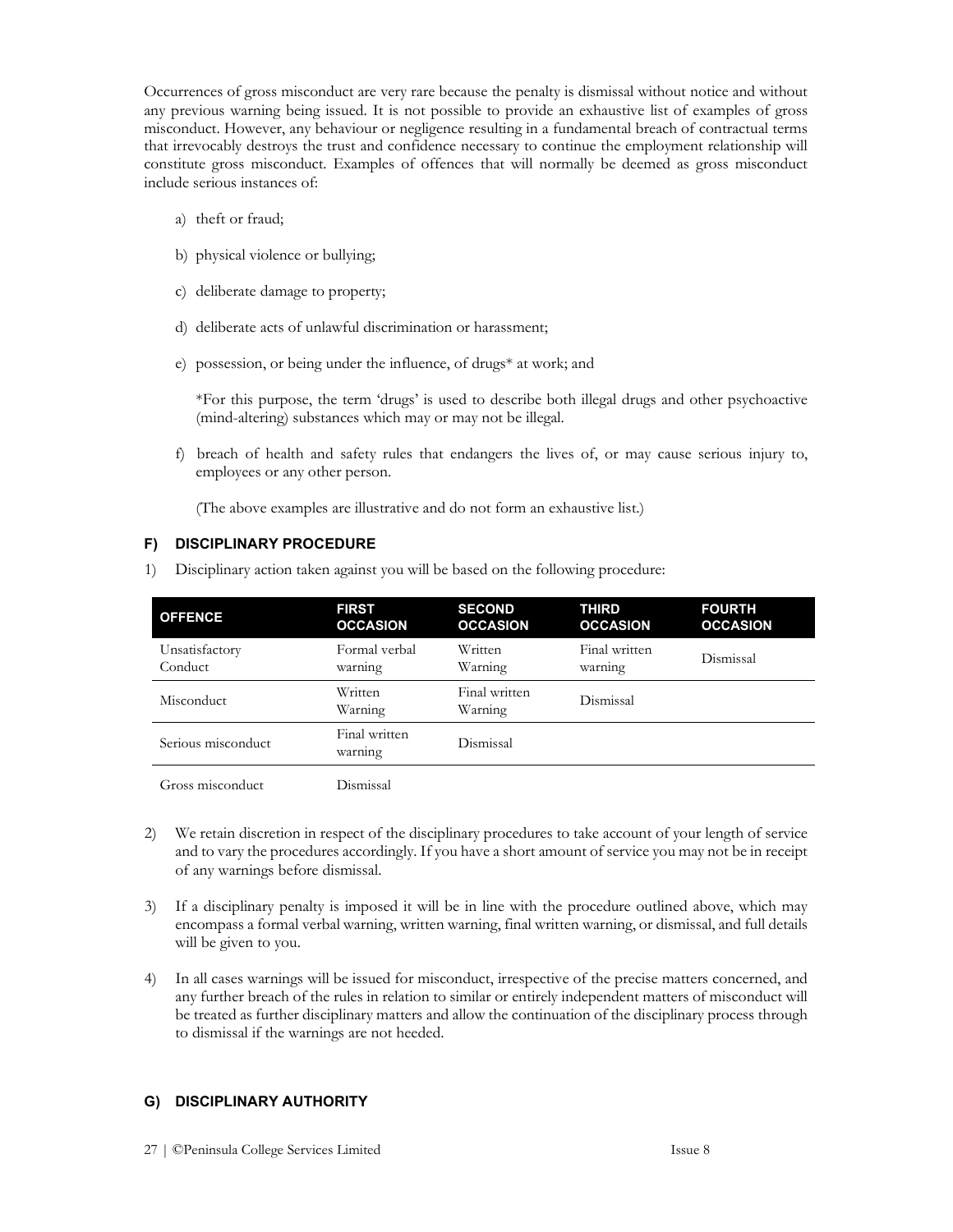The operation of the disciplinary procedure contained in the previous section, is based on the following authority for the various levels of disciplinary action. However, the list does not prevent a higher or lower level of seniority, in the event of the appropriate level not being available, or suitable, progressing any action at whatever stage of the disciplinary process.

|                              | <b>ALL EMPLOYEES</b> |
|------------------------------|----------------------|
| Formal verbal warning        | Bursar/Principal     |
| <b>Written warning</b>       | Bursar/Principal     |
| <b>Final written warning</b> | Bursar/Principal     |
| <b>Dismissal</b>             | Bursar/Principal     |

# **H) PERIOD OF WARNINGS**

1) Formal verbal warning

A formal verbal warning will normally be disregarded for disciplinary purposes after a three month period.

2) Written warning

A written warning will normally be disregarded for disciplinary purposes after a six month period.

3) Final written warning

A final written warning will normally be disregarded for disciplinary purposes after a twelve month period.

#### **I) GENERAL NOTES**

- 1) If you are in a supervisory or Managerial position then demotion to a lower status at the appropriate rate may be considered as an alternative to dismissal except in cases of gross misconduct.
- 2) In exceptional circumstances, suspension from work without pay for up to five days as an alternative to dismissal (except dismissal for gross misconduct) may be considered by the person authorised to dismiss.
- 3) Gross misconduct offences will result in dismissal without notice.
- 4) You have the right to appeal against any disciplinary action.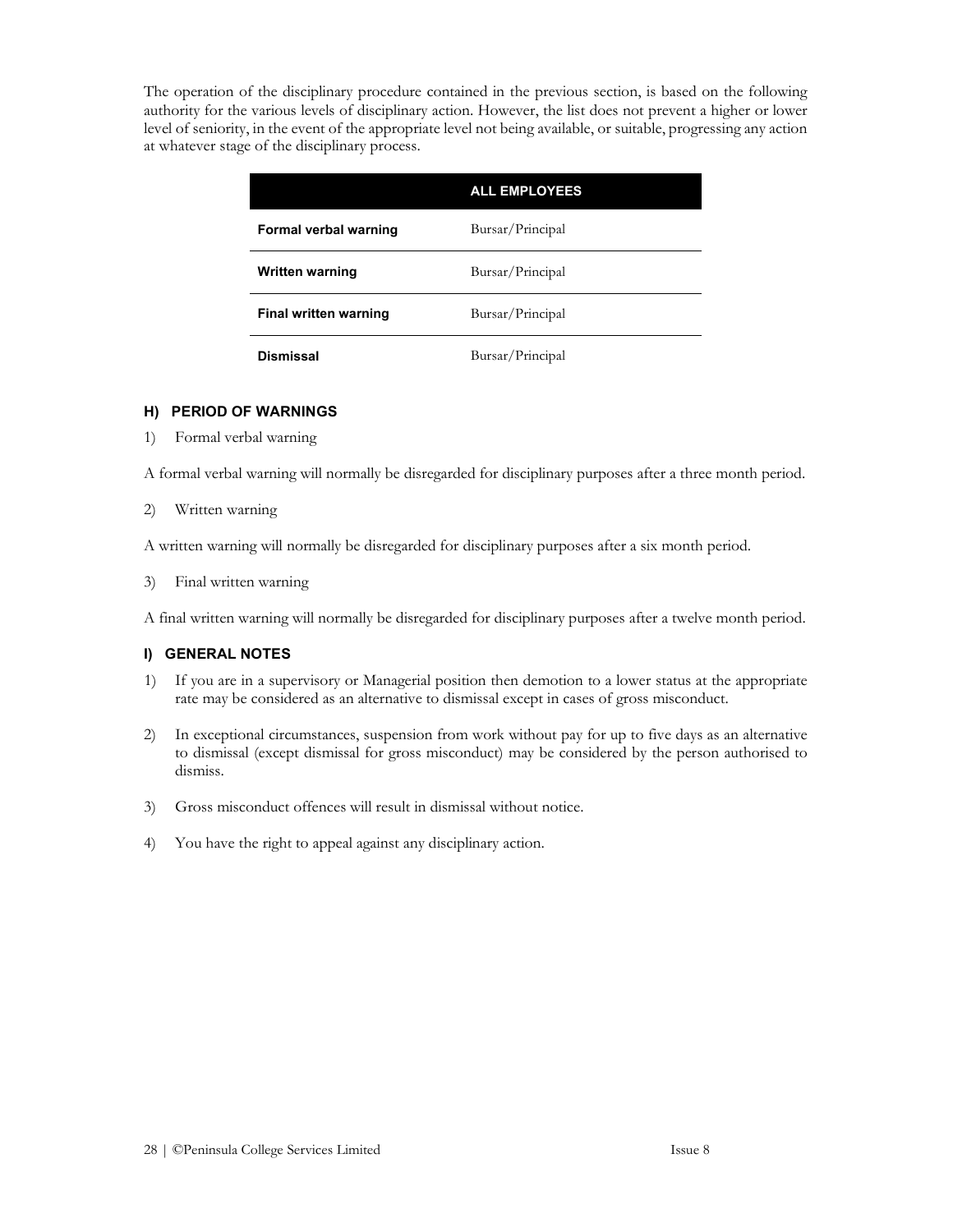# **Capability/Disciplinary Appeal Procedure**

- 1) You have the right to lodge an appeal in respect of any capability/disciplinary action taken against you.
- 2) If you wish to exercise this right you should apply either verbally or in writing to the person indicated in your individual Statement of Main Terms of Employment.
- 3) An appeal against a formal warning or dismissal should give details of why the penalty imposed is too severe, inappropriate or unfair in the circumstances.
- 4) The appeal procedure will normally be conducted by a member of staff not previously connected with the process so that an independent decision into the severity and appropriateness of the action taken can be made.
- 5) If you are appealing on the grounds that you have not committed the offence then your appeal may take the form of a complete re-hearing and reappraisal of all matters so that the person who conducts the appeal can make an independent decision before deciding to grant or refuse the appeal.
- 6) You may be accompanied at any stage of the appeal hearing by a fellow employee of your choice. The result of the appeal will be made known to you in writing, normally within five working days after the hearing.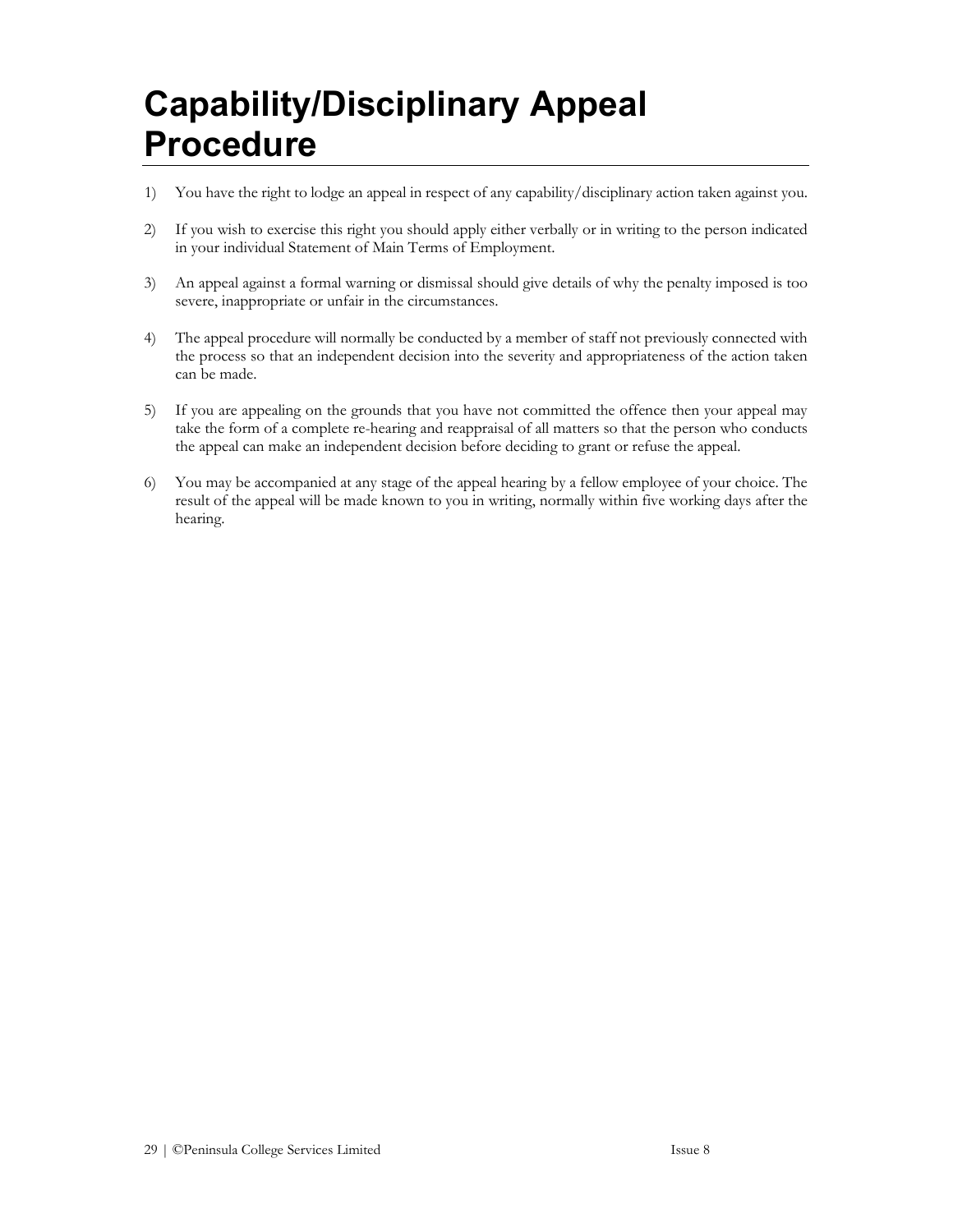# **Grievance Procedure**

- 1) It is important that if you feel dissatisfied with any matter relating to your employment you should have an effective means by which such a grievance can be aired and, where appropriate, resolved.
- 2) Nothing in this procedure is intended to prevent you from informally raising any matter you may wish to mention. Informal discussion can frequently solve problems without the need for a written record. However, if you wish to raise a formal grievance you should normally do so in writing from the outset.
- 3) You have the right to be accompanied at any stage of the procedure by a fellow employee who may act as a witness or speak on your behalf to explain the situation more clearly.
- 4) If you feel aggrieved at any matter relating to your work (except personal harassment, for which there is a separate procedure following this section), you should first raise the matter with the person specified in your Statement of Main Terms of Employment, explaining fully the nature and extent of your grievance. You will then be invited to a meeting at a reasonable time and location at which your grievance will be investigated fully. You must take all reasonable steps to attend this meeting. You will be notified of the decision, in writing, normally within ten working days of the meeting, including your right of appeal.
- 5) If you wish to appeal you must inform the Bursar within five working days. You will then be invited to a further meeting, which you must take all reasonable steps to attend. As far as reasonably practicable, the College will be represented by a more Senior Manager than attended the first meeting (unless the most Senior Manager attended that meeting).
- 6) Following the appeal meeting you will be informed of the final decision, normally within ten working days, which will be confirmed in writing.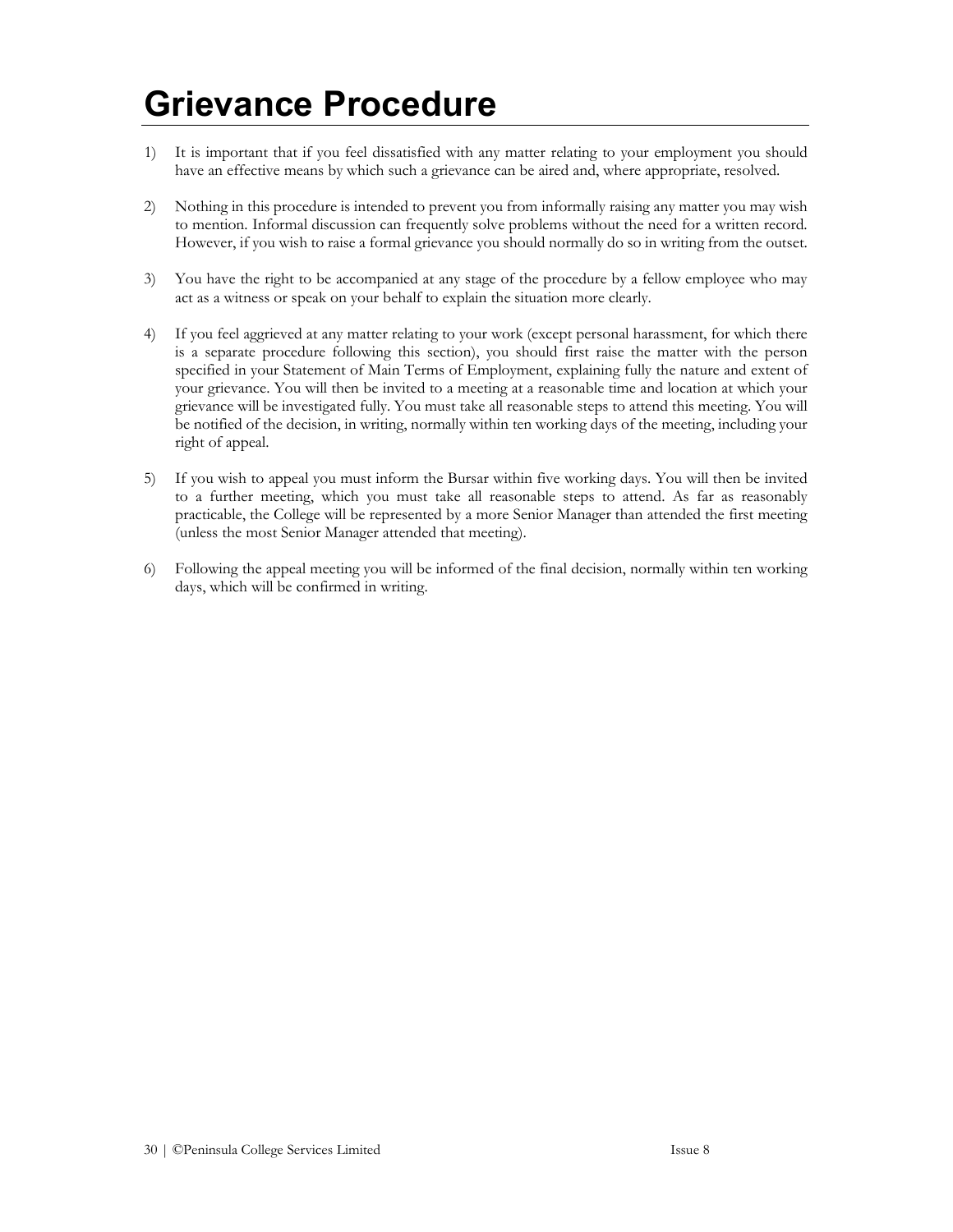# **Personal Harassment Policy and Procedure**

# **A) INTRODUCTION**

- 1) Harassment or victimisation on the grounds of age, disability, gender reassignment, marriage and civil partnership, pregnancy or maternity, race, religion or belief, sex or sexual orientation is unacceptable.
- 2) Personal harassment takes many forms but whatever form it takes, personal harassment is always serious and is totally unacceptable.

#### **B) POLICY**

We deplore all forms of personal harassment and seek to ensure that the working environment is sympathetic to all our employees.

#### **C) COMPLAINING ABOUT PERSONAL HARASSMENT**

#### **1) Informal complaint**

If you are the victim of minor harassment you should make it clear to the harasser on an informal basis that their behaviour is unwelcome and ask the harasser to stop. If you feel unable to do this verbally then you should hand a written request to the harasser.

#### **2) Formal complaint**

Where the informal approach fails or if the harassment is more serious, you should bring the matter to the attention of your Manager as a formal written complaint.

The person dealing with the complaint will invite you to attend a meeting, at a reasonable time and location, to discuss the matter and carry out a thorough investigation. You have the right to be accompanied at such a meeting by your confidential helper or another work colleague of your choice and you must take all reasonable steps to attend. Those involved in the investigation will be expected to act in confidence and any breach of confidence will be a disciplinary matter.

On conclusion of the investigation, which will normally be within ten working days of the meeting with you, the decision of the investigator, detailing the findings, will be sent in writing to you.

You have the right to appeal against the findings of the investigator in accordance with the appeal provisions of the grievance procedure.

#### **D) GENERAL NOTES**

- 1) If the decision is that the allegation is well founded, the harasser will be liable to disciplinary action in accordance with our disciplinary procedure. An employee who receives a formal warning or who is dismissed for harassment may appeal by using our capability/disciplinary appeal procedure.
- 2) If you bring a complaint of harassment you will not be victimised for having brought the complaint. However if it is concluded that the complaint is both untrue and has been brought with malicious intent, disciplinary action will be taken against you.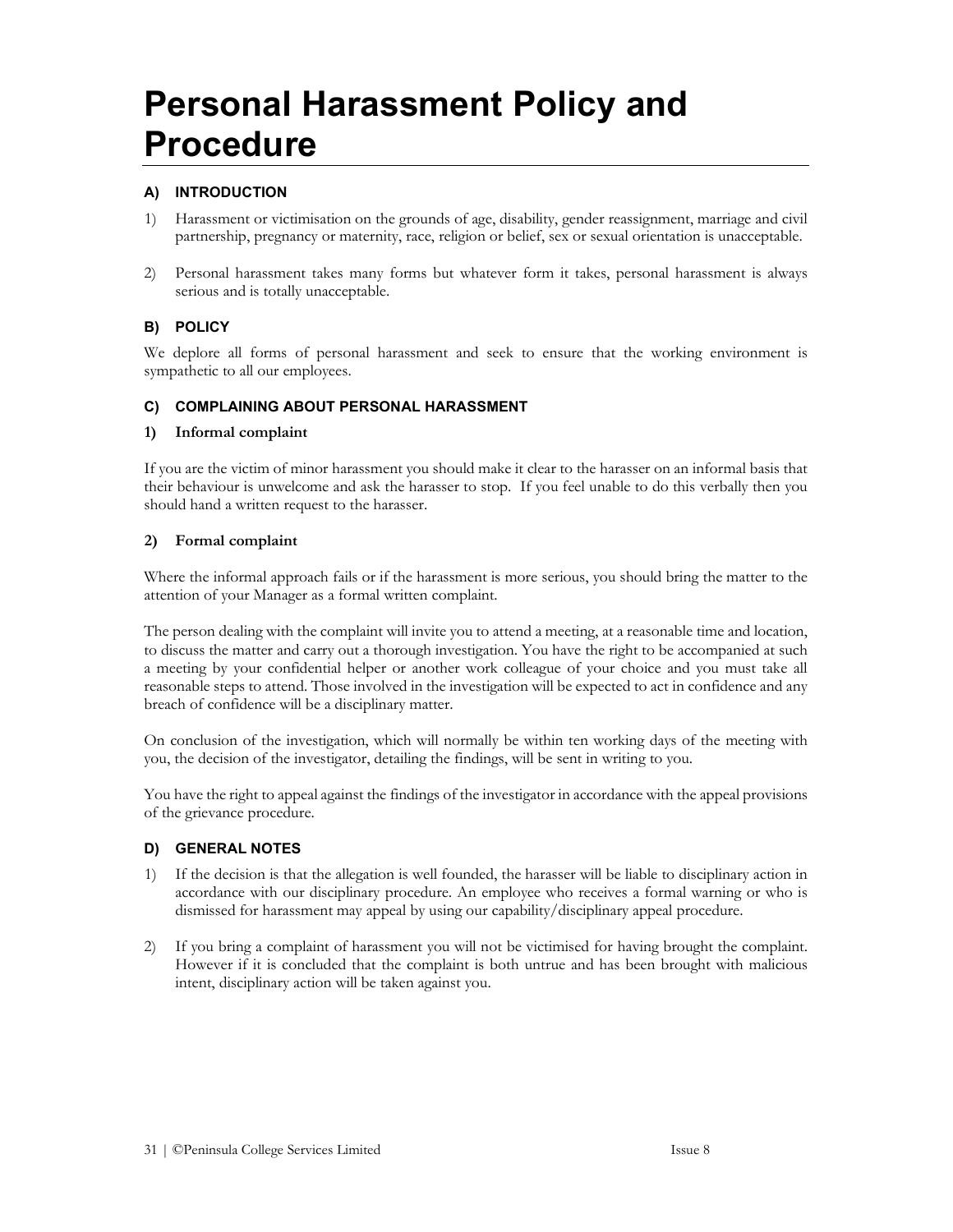# **Equal Opportunities Policy**

# **A) STATEMENT OF POLICY**

- 1) We recognise that discrimination is unacceptable and although equality of opportunity has been a long standing feature of our employment practices and procedure, we have made the decision to adopt a formal equal opportunities policy. Breaches of the policy will lead to disciplinary proceedings and, if appropriate, disciplinary action.
- 2) The aim of the policy is to ensure no job applicant, employee or worker is discriminated against either directly or indirectly on the grounds of age, disability, gender reassignment, marriage and civil partnership, pregnancy or maternity, race, religion or belief, sex or sexual orientation.
- 3) We will ensure that the policy is circulated to any agencies responsible for our recruitment and a copy of the policy will be made available for all employees and made known to all applicants for employment.
- 4) The policy will be communicated to all private contractors reminding them of their responsibilities towards the equality of opportunity.
- 5) The policy will be implemented in accordance with the appropriate statutory requirements and full account will be taken of all available guidance and in particular any relevant Codes of Practice.
- 6) We will maintain a neutral working environment in which no employee or worker feels under threat or intimidated.

#### **B) RECRUITMENT AND SELECTION**

- 1) The recruitment and selection process is crucially important to any equal opportunities policy. We will endeavour through appropriate training to ensure that employees making selection and recruitment decisions will not discriminate, whether consciously or unconsciously, in making these decisions.
- 2) Promotion and advancement will be made on merit and all decisions relating to this will be made within the overall framework and principles of this policy.
- 3) Job descriptions, where used, will be revised to ensure that they are in line with our equal opportunities policy. Job requirements will be reflected accurately in any personnel specifications.
- 4) We will adopt a consistent, non-discriminatory approach to the advertising of vacancies.
- 5) We will not confine our recruitment to areas or media sources which provide only, or mainly, applicants of a particular group.
- 6) All applicants who apply for jobs with us will receive fair treatment and will be considered solely on their ability to do the job.
- 7) All employees involved in the recruitment process will periodically review their selection criteria to ensure that they are related to the job requirements and do not unlawfully discriminate.
- 8) Short listing and interviewing will be carried out by more than one person where possible.
- 9) Interview questions will be related to the requirements of the job and will not be of a discriminatory nature.
- 10) We will not disqualify any applicant because he/she is unable to complete an application form unassisted unless personal completion of the form is a valid test of the standard of English required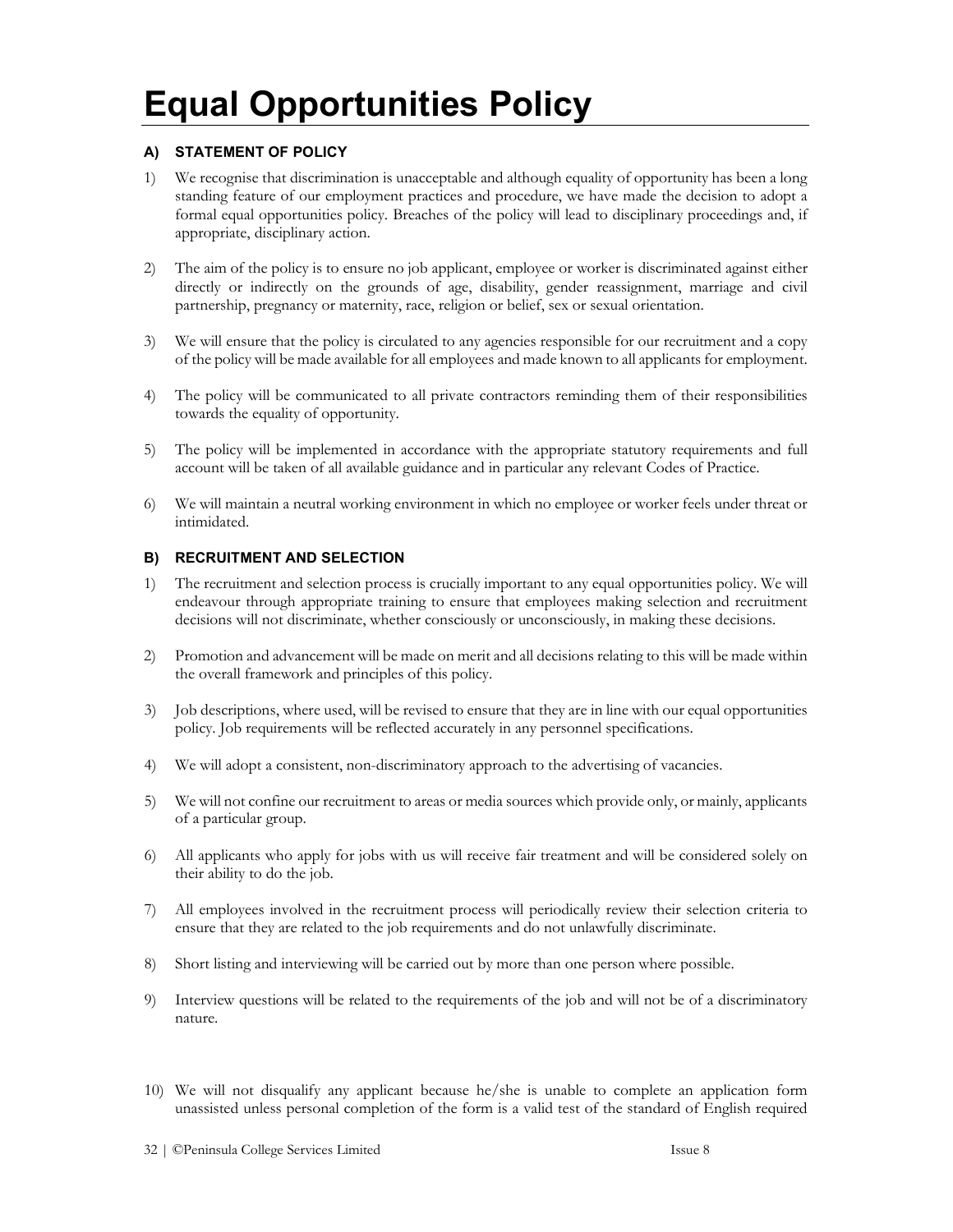for the safe and effective performance of the job.

11) Selection decisions will not be influenced by any perceived prejudices of other staff.

#### **C) TRAINING AND PROMOTION**

- 1) Senior staff will receive training in the application of this policy to ensure that they are aware of its contents and provisions.
- 2) All promotion will be in line with this policy.

## **D) MONITORING**

- 1) We will maintain and review the employment records of all employees in order to monitor the progress of this policy.
- 2) Monitoring may involve:
	- a) the collection and classification of information regarding the race in terms of ethnic/national origin and sex of all applicants and current employees;
	- b) the examination by ethnic/national origin and sex of the distribution of employees and the success rate of the applicants; and
	- c) recording recruitment, training and promotional records of all employees, the decisions reached and the reason for those decisions.
- 3) The results of any monitoring procedure will be reviewed at regular intervals to assess the effectiveness of the implementation of this policy. Consideration will be given, if necessary, to adjusting this policy to afford greater equality of opportunities to all applicants and staff.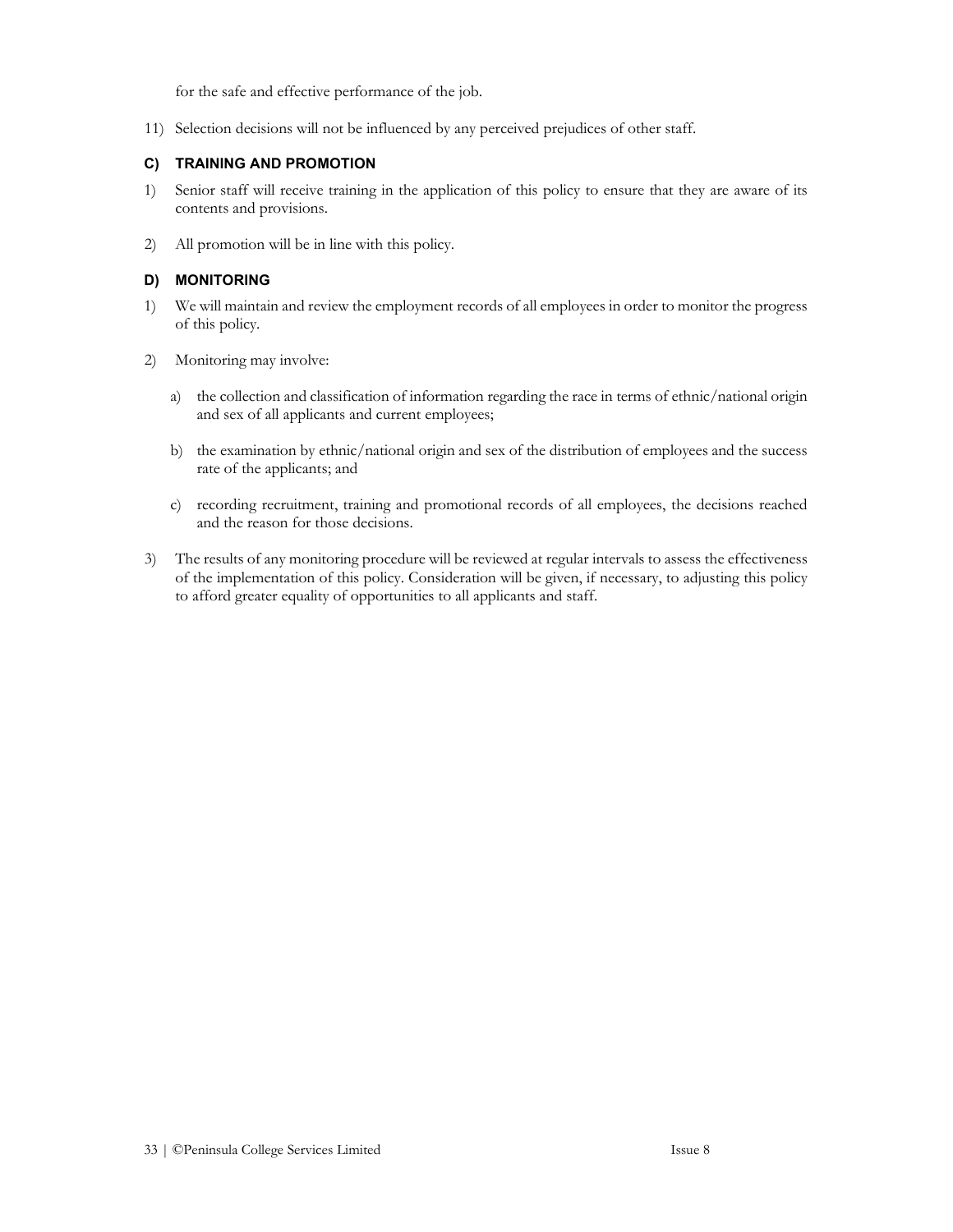# **Termination of Employment**

# **A) RESIGNATIONS**

All resignations must be supplied in writing, stating the reason for resigning your post.

# **B) TERMINATING EMPLOYMENT WITHOUT GIVING NOTICE**

If you terminate your employment without giving or working the required period of notice, as indicated in your individual Statement of Main Terms of Employment, you will have an amount equal to any additional cost of covering your duties during the notice period not worked deducted from any termination pay due to you. This is an express written term of your contract of employment. You will also forfeit any contractual accrued holiday pay due to you over and above your statutory holiday pay, if you fail to give or work the required period of notice.

# **C) RETURN OF OUR PROPERTY**

On the termination of your employment you must return all our property which is in your possession or for which you have responsibility. Failure to return such items will result in the cost of the items being deducted from any monies outstanding to you. This is an express written term of your contract of employment.